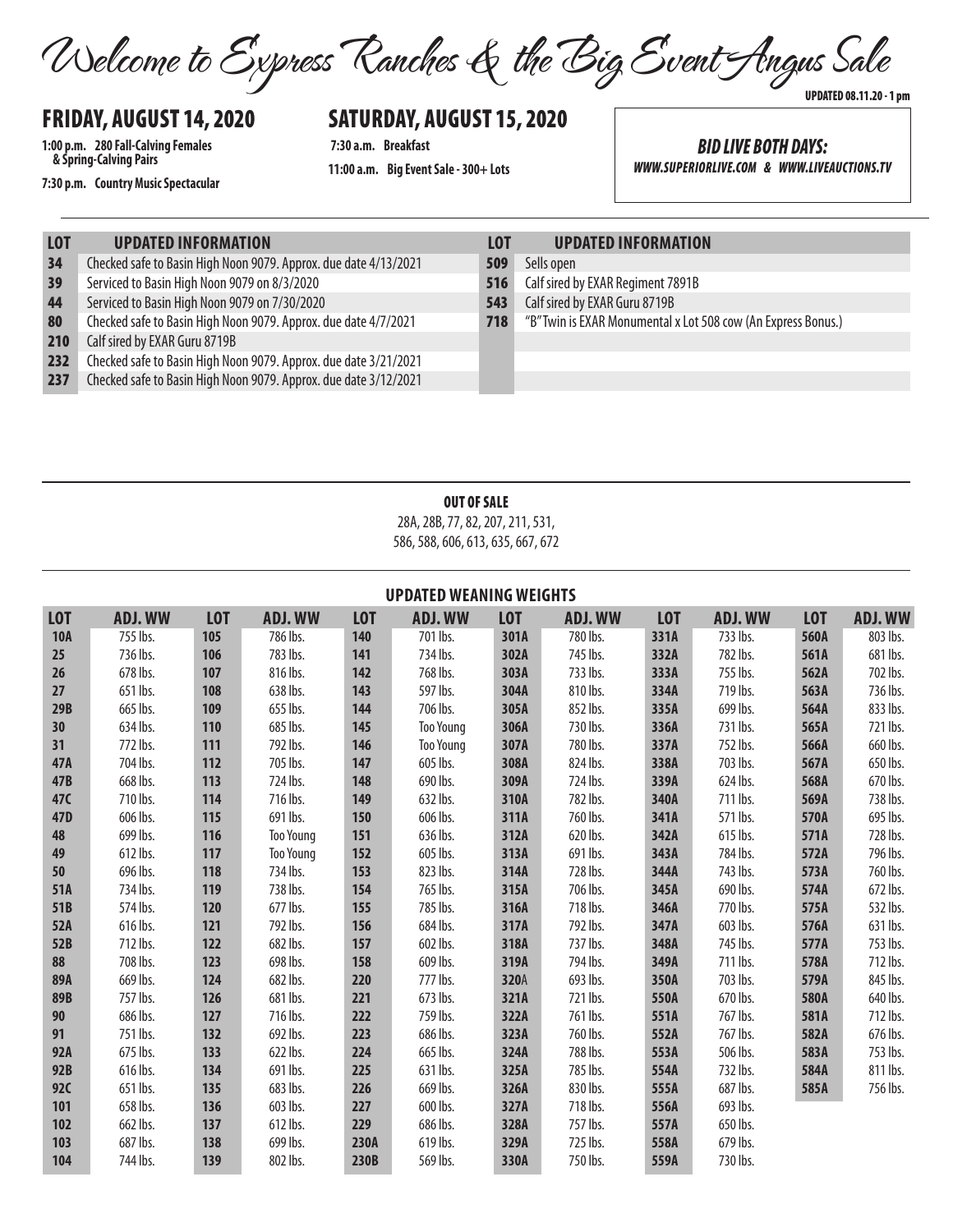|            | <b>UPDATED CALVING INFORMATION</b> |                      |                    |            |                                      |                |                   |                |               |           |            |             |           |              |              |          |            |            |
|------------|------------------------------------|----------------------|--------------------|------------|--------------------------------------|----------------|-------------------|----------------|---------------|-----------|------------|-------------|-----------|--------------|--------------|----------|------------|------------|
| <b>LOT</b> | <b>TATTOO</b>                      | REG#                 | <b>BIRTH DATE</b>  | <b>SEX</b> | <b>SIRE'S NAME</b>                   | <b>ACT. BW</b> | GE<br><b>EPDs</b> | <b>CED</b>     | <b>BW</b>     | <b>WW</b> | YW         | <b>MILK</b> | <b>CW</b> | <b>MARB</b>  | <b>REA</b>   | \$M      | \$B        | \$C        |
| 12         | 0535                               | 19781385             | 7/28/20            | C          | EXAR Stud 4658B                      | 67             |                   | 12             | 1.0           | 65        | 116        | 21          | 43        | 1.07         | 0.59         | 60       | 162        | 270        |
| 23A        | 0562                               | 19785648             | 8/4/20             | C          | GB Fireball 672                      | 60             |                   | 13             | $-0.2$        | 62        | 118        | 29          | 46        | 1.66         | 0.98         | 58       | 201        | 319        |
| 23B        | 0548                               | 19784040             | 7/28/20            | C          | SydGen Enhance                       | 57             |                   | 12             | $-0.3$        | 60        | 118        | 30          | 54        | 1.42         | 0.75         | 63       | 201        | 324        |
| 32         | 0595B                              | 19788371             | 8/8/20             | B          | SydGen Enhance                       | 87             |                   | 13             | $-0.7$        | 63        | 124        | 23          | 62        | 0.86         | 0.76         | 74       | 187        | 317        |
| 33         | 0534B                              | 19777212             | 7/19/20            | B          | SydGen Enhance                       | 86             |                   | 11             | 0.7           | 68        | 131        | 31          | 63        | 0.89         | 0.64         | 73       | 180        | 306        |
| 53         | 0288B                              | 19769284             | 7/8/20             | B          | G A R Inertia                        | 79             | HD50K             | 10             | 1.3           | 70        | 124        | 32          | 49        | 1.00         | 0.76         | 67       | 159        | 273        |
| 54         | 0521                               | 19780981             | 7/24/20            | C          | E&B Plus One                         | 76             |                   | 10             | 0.6           | 66        | 121        | 22          | 49        | 1.10         | 0.76         | 68       | 170        | 288        |
| 55         | 0519                               | 19778513             | 7/23/20            | C          | <b>EXAR Monumental 6056B</b>         | 76             |                   | 7              | 1.5           | 76        | 137        | 22          | 67        | 0.92         | 0.86         | 44       | 179        | 276        |
| 56         | 0557                               | 19784565             | 8/3/20             | C          | Bar R Jet Black 5063                 | 78             |                   | 9              | 1.7           | 78        | 140        | 26          | 61        | 0.55         | 0.80         | 55       | 162        | 265        |
| 57         | 0522                               | 19780982             | 7/24/20            | C          | E&B Plus One                         | 92             |                   | 5              | 1.5           | 72        | 138        | 24          | 64        | 0.74         | 0.74         | 62       | 171        | 284        |
| 129        | 0491                               | 19770993             | 7/10/20            | C          | S&R Roundtable J328                  | 74             | HD50K             | 7              | 1.8           | 60        | 104        | 22          | 45        | 0.15         | 0.96         | 39       | 134        | 213        |
| 130        | 0525                               | 19779097             | 7/26/20            | C          | S&R Roundtable J328                  | 82             |                   | 5              | 4.0           | 65        | 108        | 21          | 50        | 0.38         | 0.83         | 40       | 153        | 238        |
| 201A       | 0535B                              | 19776001             | 7/20/20            | B          | G A R Inertia                        | 82             |                   | 9              | 1.2           | 70        | 127        | 24          | 58        | 1.25         | 0.75         | 58       | 194        | 310        |
| 201B       | 0296B                              | 19772246             | 7/13/20            | B          | E&B Plus One                         | 85             | AngusGS           | 3              | 3.4           | 70        | 139        | 22          | 64        | 0.80         | 0.71         | 57       | 180        | 290        |
| 202        | 0572B                              | 19784032             | 8/1/20             | B          | <b>GAR Ashland</b>                   | 74             |                   | 15             | 1.1           | 75        | 130        | 25          | 53        | 1.00         | 1.06         | 71       | 167        | 288        |
| 203        | 0526                               | 19780978             | 7/26/20            | C          | E&B Plus One                         | 60             |                   | 13             | $-0.5$        | 62        | 119        | 26          | 49        | 0.89         | 0.80         | 59       | 162        | 269        |
| 204        | 0283B                              | 19780917             | 7/7/20             | B          | G A R Inertia                        | 85             | HD50K             | 5              | 3.0           | 67        | 134        | 32          | 75        | 1.08         | 0.85         | 54       | 208        | 324        |
| 205        | 0500                               | 19772975             | 7/12/20            | C          | G A R Inertia                        | 76             | AngusGS           | 10             | 0.8           | 68        | 133        | 32          | 62        | 1.39         | 1.03         | 62       | 206        | 329        |
| 206        | 0567                               | 19788369             | 8/8/20             | C          | E&B Plus One                         | 66             |                   | 12             | 0.6           | 63        | 120        | 23          | 51        | 1.00         | 0.66         | 56       | 165        | 270        |
| 207        | 0509                               | 19775994             | 7/17/20            | C          | E&B Plus One                         | 72             |                   | 13             | 0.1           | 64        | 119        | 22          | 47        | 1.00         | 0.81         | 73       | 166        | 288        |
| 208        | 0565B                              | 19781399             | 7/29/20            | B          | <b>GARInertia</b>                    | 78             |                   | $\overline{7}$ | 0.9           | 74        | 132        | 31          | 54        | 1.26         | 0.71         | 57       | 174        | 283        |
| 209        | 0298B                              | 19772247             | 7/13/20            | B          | <b>GAR</b> Inertia                   | 85             | AngusGS           | 3              | 1.8           | 80        | 140        | 31          | 71        | 0.98         | 0.96         | 59       | 181        | 294        |
| 210        | 0540B                              | 19777201             | 7/20/20            | B          | EXAR Guru 8719B                      | 73             |                   | 5              | 2.2           | 72        | 125        | 26          | 55        | 1.04         | 0.73         | 52       | 170        | 272        |
| 212        | 03000                              | 19770990             | 7/10/20            | C          | SydGen Enhance                       | 68             | HD50K             | $\overline{7}$ | 1.9           | 70        | 143        | 23          | 62        | 1.09         | 0.46         | 56       | 185        | 296        |
| 213        | 0549                               | 19784029             | 7/31/20            | C          | <b>GAR Ashland</b>                   | 75             |                   | 9              | 1.1           | 76        | 133        | 26          | 55        | 0.93         | 1.03         | 70       | 171        | 292        |
| 214        | 0565                               | 19788364             | 8/7/20             | C          | <b>GAR Ashland</b>                   | 64             |                   | 13             | 0.0           | 70        | 126        | 27          | 49        | 1.11         | 0.91         | 65       | 165        | 279        |
| 215        | 0295                               | 19770210             | 7/8/20             | C          | <b>EXAR Stallion 7986</b>            | 64             |                   | 14             | $-0.4$        | 71        | 128        | 30          | 54        | 0.91         | 0.73         | 58       | 162        | 268        |
| 216        | 0495                               | 19772240             | 7/10/20            | C          | <b>EXAR Stallion 7986</b>            | 68             | AngusGS           | 12             | 0.7           | 66        | 109        | 24          | 43        | 0.81         | 0.64         | 73       | 149        | 266        |
| 217        | 0527                               | 19779098             | 7/26/20            | C          | G A R Inertia                        | 71             |                   | 10             | 1.0           | 73        | 134        | 28          | 58        | 1.04         | 0.88         | 59       | 179        | 291        |
| 218        | 0286B                              | 19768422             | 7/8/20             | B          | G A R Inertia                        | 76             |                   | 10             | 0.4           | 69        | 129        | 29          | 56        | 0.98         | 0.70         | 57       | 169        | 276        |
| 501        | 0524B                              | 19773351             | 7/3/20             | B          | EXAR Guru 8719B                      | 30             | AngusGS           | 10             | 1.4           | 76        | 130        | 23          | 45        | 0.59         | 0.59         | 66       | 127        | 231        |
| 502        | 0586B                              | 19786414             | 8/5/20             | B          | SydGen Enhance                       | 78             |                   | 9              | 1.1           | 70        | 129        | 29          | 53        | 0.95         | 0.53         | 77       | 169        | 296        |
| 504        | 0276                               | 19763123             | 6/28/20            | C          | E&B Plus One                         | 73             | HD50K             | $\overline{7}$ | $0.8\,$       | 58        | 108        | 31          | 47        | 0.80         | 0.55 52      |          | 152        | 249        |
| 505        | 0529                               | 19780983             | 7/27/20            | C          | <b>E&amp;B Plus One</b>              | 82             |                   | 9              | 1.7           | 73        | 132        | 23          | 56        | 1.05         | 0.64         | 69       | 172        | 292        |
| 506        | 0526B                              | 19775995             | 7/17/20            | B          | <b>GAR</b> Inertia                   | 82             |                   | 8              | 2.2           | 70        | 127        | 30          | 54        | 1.00         | 0.56         | 59       | 171        | 281        |
| 507        | 0536B                              | 19776002             | 7/20/20            | B          | EXAR Guru 8719B                      | 76             |                   | 7              | 2.2           | 74        | 130        | 26          | 57        | 0.82         | 0.59         | 47       | 163        | 258        |
| 508        | 0551B                              | 19779099             | 7/26/20            | B          | <b>EXAR Monumental 6056B</b>         | 62             |                   | 10             | 0.3           | 68        | 127        | 28          | 54        | 0.98         | 0.77         | 49       | 168        | 267        |
| 510        | 0585B                              | 19786499             | 8/5/20             | B          | E&B Plus One                         | 83             |                   | 10             | 1.3           | 63        | 116        | 25          | 51        | 0.85         | 0.78         | 66       | 162        | 276        |
| 511        | 0569                               |                      | 8/10/20            | C          | SydGen Enhance                       | 78             |                   |                |               |           |            |             |           |              |              |          |            |            |
| 512        | 0536                               | 19781386             | 7/28/20            | C          | EXAR Guru 8719B                      | 75             |                   | 8              | 1.8           | 73        | 133        | 29          | 60        | 1.01         | 0.66         | 58       | 175        | 285        |
| 513        | 0296                               | 19769285             | 7/9/20             | C          | E&B Plus One                         | 78             | HD50K             | 4              | 1.2           | 62        | 116        | 32          | 49        | 0.76         | 0.91         | 83       | 158        | 288        |
| 514        | 0299B                              | 19773346             | 7/15/20            | B          | SydGen Enhance                       | 86             | AngusGS           | $\overline{7}$ | 2.6           | 77        | 139        | 34          | 65        | 0.85         | 0.64         | 73       | 169        | 292        |
| 516        | 0277B                              | Pending              | 6/30/20            | B          | <b>EXAR Regiment 7891B</b>           | 78             |                   |                |               |           |            |             |           |              |              |          |            |            |
| 517        | 0291B                              | 19770991             | 7/10/20            | B          | Bar R Jet Black 5063                 | 80             | HD50K             | 9              | 0.5           | 73        | 121        | 27          | 49        | 0.56         | 1.23         | 76       | 139        | 256        |
| 518        | 0554                               | 19784033             | 8/1/20             | C          | Bar R Jet Black 5063                 | 82             |                   | 10             | $0.8\,$       | 69        | 124        | 29          | 58        | 0.68         | 0.93         | 47       | 164        | 260        |
| 520        | 0587B                              | 19786035             | 8/6/20             | B          | E&B Plus One                         | 80             |                   | 12             | 0.3           | 69        | 134        | 25          | 55        | 0.92         | 0.76         | 66       | 172        | 289        |
| 521        | 0584B                              | 19786033             | 8/5/20             | B          | E&B Plus One                         | 70             |                   | 9              | 1.3           | 65        | 120        | 27          | 48        | 0.86         | 0.89         | 68       | 162        | 278        |
| 522        | 0550B                              | 19779094             | 7/25/20            | B          | E&B Plus One                         | 68             |                   | 10             | 1.3           | 67        | 124        | 23          | 49        | 0.97         | 0.81         | 74       | 168        | 292        |
| 523        | 0544B                              | 19779092             | 7/21/20            | B          | Bar R Jet Black 5063                 | 75             |                   | 8              | 1.7           | 74        | 132        | 27          | 64        | 0.70         | 0.78         | 51       | 169        | 270        |
| 525        | 0507                               | 19775687             | 7/17/20            | C          | SydGen Enhance                       | 65             |                   | 10             | 1.4           | 66        | 125        | 30          | 59        | 1.07         | 0.52         | 70       | 182        | 306        |
| 526        | 0579B<br>0508                      | 19786030             | 8/4/20             | B          | SydGen Enhance<br><b>GAR Ashland</b> | $77\,$         |                   | 10             | 0.6           | 62        | 123        | 32          | 56        | 0.98         | 0.72<br>0.90 | 69       | 182<br>176 | 305<br>284 |
| 528        | 0534                               | 19775688<br>19783275 | 7/18/20<br>7/28/20 | C          | E&B Plus One                         | 75<br>72       |                   | 11<br>10       | $-0.1$<br>0.9 | 72<br>72  | 132<br>136 | 22<br>28    | 59<br>59  | 1.03<br>0.95 | 0.92         | 56<br>61 | 177        | 291        |
| 529<br>530 | 0530B                              | 19775691             | 7/19/20            | C<br>B     | EXAR Guru 8719B                      | 85             |                   | 6              | 3.2           | 82        | 143        | 30          | 62        | 1.24         | 0.82         | 59       | 184        | 298        |
| 532        | 0501                               | 19771565             | 7/9/20             | C          | G A R Inertia                        | 66             | HD50K             | 4              | 2.2           | 85        | 152        | 27          | 65        | 1.41         | 0.69         | 67       | 191        | 315        |
|            |                                    |                      |                    |            |                                      |                |                   |                |               |           |            |             |           |              |              |          |            |            |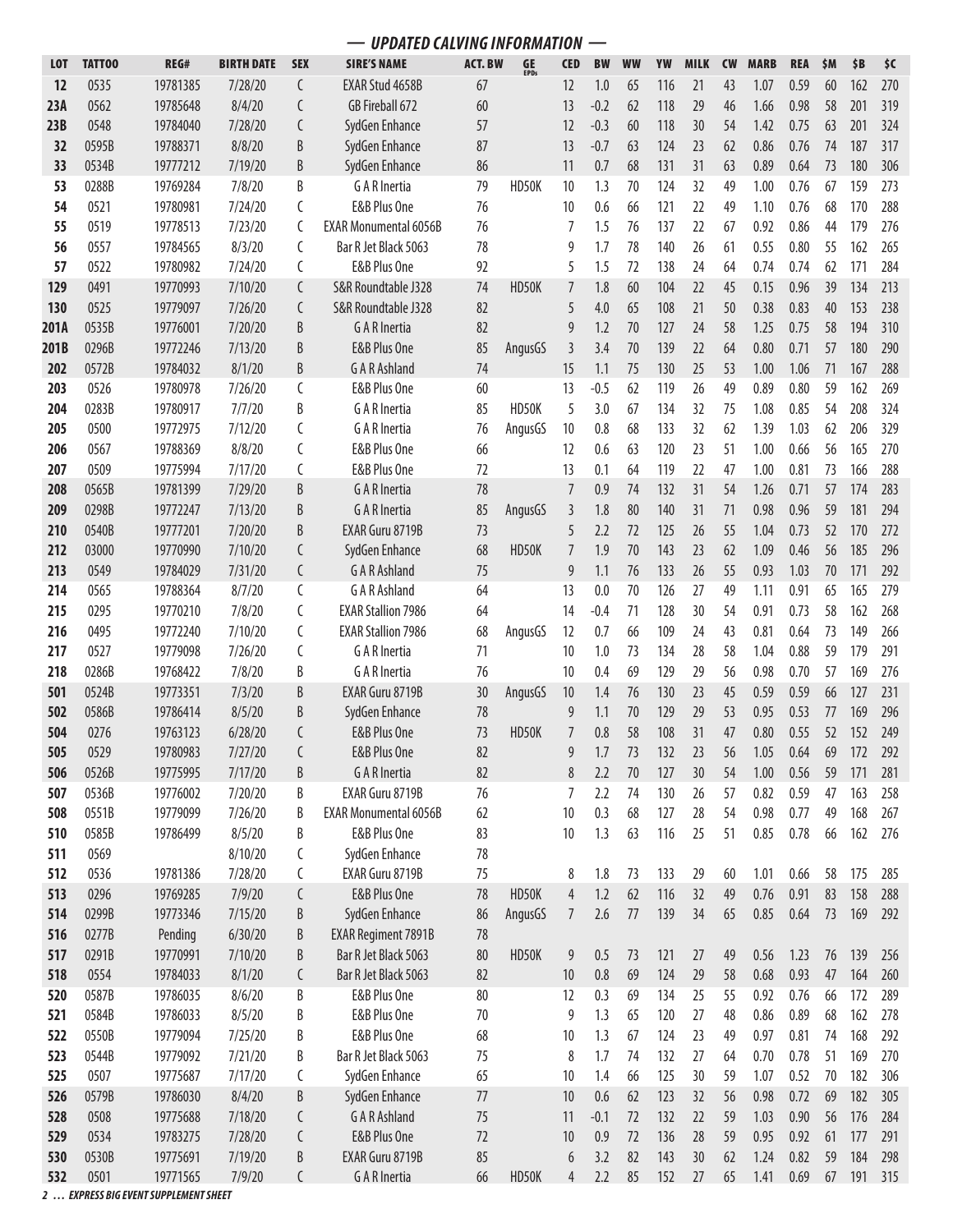|            |                         |          |                   |                      | <b>UPDATED CALVING INFORMATION</b> |                |                          |                |           |           |     |             |           |             |            |     |     |     |
|------------|-------------------------|----------|-------------------|----------------------|------------------------------------|----------------|--------------------------|----------------|-----------|-----------|-----|-------------|-----------|-------------|------------|-----|-----|-----|
| <b>LOT</b> | <b>TATTOO</b>           | REG#     | <b>BIRTH DATE</b> | <b>SEX</b>           | <b>SIRE'S NAME</b>                 | <b>ACT. BW</b> | <b>GE</b><br><b>EPDs</b> | <b>CED</b>     | <b>BW</b> | <b>WW</b> | YW  | <b>MILK</b> | <b>CW</b> | <b>MARB</b> | <b>REA</b> | \$M | \$B | \$C |
| 535        | 0563                    | 19786034 | 8/5/20            | C                    | SydGen Enhance                     | 65             |                          | 12             | 0.6       | 65        | 124 | 26          | 53        | 1.06        | 0.68       | 68  | 180 | 301 |
| 537        | 0524                    | 19779095 | 7/25/20           | C                    | <b>EXAR Stallion 7986</b>          | 56             |                          | 8              | 1.7       | 74        | 133 | 25          | 58        | 0.69        | 0.83       | 54  | 161 | 263 |
| 538        | 0560                    | 19786032 | 8/5/20            | C                    | SydGen Enhance                     | 71             |                          | 9              | 0.9       | 63        | 122 | 30          | 49        | 0.84        | 0.72       | 76  | 161 | 285 |
| 541        | 0515                    | 19779091 | 7/20/20           | C                    | <b>EXAR Stallion 7986</b>          | 57             |                          | 10             | 1.0       | 79        | 139 | 22          | 70        | 0.92        | 0.74       | 51  | 184 | 290 |
| 542        | 0173                    | 19765292 | 7/3/20            | C                    | <b>E&amp;B Plus One</b>            | 65             | HD50K                    | 10             | 0.3       | 59        | 113 | 25          | 39        | 0.75        | 0.69       | 52  | 136 | 228 |
| 543        | 0493                    | 19771563 | 7/9/20            | $\boldsymbol{\zeta}$ | EXAR Guru 8719B                    | 55             | HD50K                    | 12             | 0.6       | 73        | 126 | 30          | 55        | 1.11        | 0.66       | 43  | 172 | 266 |
| 544        | 0174                    | 19768418 | 7/7/20            | С                    | E&B Plus One                       | 63             | HD50K                    | 10             | $-0.5$    | 50        | 91  | 20          | 27        | 0.82        | 0.79       | 73  | 132 | 244 |
| 545        | 0169B                   | 19765293 | 7/4/20            | B                    | E&B Plus One                       | 67             | HD50K                    | 13             | $-1.4$    | 59        | 104 | 23          | 32        | 0.82        | 0.72       | 62  | 141 | 245 |
| 546        | 0170B                   | 19768421 | 7/8/20            | B                    | E&B Plus One                       | 64             | HD50K                    | 17             | $-1.0$    | 63        | 119 | 26          | 46        | 0.84        | 0.76       | 86  | 154 | 286 |
| 548        | 0174B                   | 19775686 | 7/17/20           | B                    | G A R Inertia                      | 76             |                          | 8              | 1.5       | 68        | 121 | 26          | 51        | 1.36        | 0.82       | 55  | 189 | 300 |
| 549        | 0175                    | 19771559 | 7/8/20            | C                    | <b>GARInertia</b>                  | 62             | HD50K                    | 8              | 2.0       | 74        | 134 | 30          | 63        | 1.31        | 0.89       | 65  | 193 | 315 |
| 587        | 0531B                   | 19775997 | 7/18/20           | B                    | <b>EXAR Superior</b>               | 89             |                          | 9              | 2.5       | 78        | 142 | 26          | 63        | 0.90        | 0.86       | 66  | 170 | 286 |
| 590        | 0498                    | 19772244 | 7/12/20           | C                    | <b>EXAR Superior</b>               | 62             | AngusGS                  | 10             | 0.5       | 68        | 118 | 23          | 41        | 0.83        | 0.76       | 78  | 148 | 270 |
|            | <b>591</b> Grafted 0537 | 19781388 | 7/29/20           | C                    | <b>EXAR Superior</b>               | 71             |                          | 7              | 3.4       | 81        | 149 | 18          | 68        | 0.83        | 0.87       | 53  | 178 | 284 |
| 592        | 0556                    | 19784036 | 8/2/20            | C                    | E&B Plus One                       | 80             |                          | 10             | 1.1       | 61        | 120 | 24          | 49        | 0.87        | 0.70       | 77  | 162 | 287 |
| 593A-TW    | 0293                    | 19768419 | 7/7/20            | C                    | E&B Plus One                       | 79             | HD50K                    | 5              | 3.1       | 66        | 115 | 25          | 44        | 1.01        | 0.53       | 52  | 150 | 247 |
|            | 593B-TW 0294            | 19768420 | 7/7/20            | C                    | E&B Plus One                       | 65             | HD50K                    | 5              | 2.0       | 74        | 136 | 27          | 60        | 0.90        | 0.56       | 59  | 162 | 269 |
| 595        | 0278                    | 19763125 | 7/1/20            | С                    | E&B Plus One                       | 78             | HD50K                    | 9              | 0.9       | 59        | 117 | 15          | 39        | 0.87        | 0.56       | 51  | 153 | 249 |
| 597        | 0545                    | 19781397 | 7/30/20           | С                    | SydGen Enhance                     | 65             |                          | 10             | 0.5       | 62        | 120 | 31          | 56        | 1.28        | 0.43       | 77  | 184 | 316 |
| 598        | 0557B                   | 19780116 | 7/28/20           | B                    | Bar R Jet Black 5063               | 73             |                          | 6              | 2.8       | 79        | 142 | 20          | 61        | 0.80        | 0.77       | 52  | 169 | 271 |
| 599        | 0580B                   | 19784568 | 8/4/20            | B                    | SydGen Enhance                     | 70             |                          | 9              | 1.6       | 71        | 135 | 26          | 64        | 1.15        | 0.75       | 63  | 196 | 317 |
| 601        | 0555                    | 19784034 | 8/1/20            | C                    | SydGen Enhance                     | $70\,$         |                          | 12             | 0.2       | 57        | 110 | 29          | 48        | 0.97        | 0.55       | 66  | 166 | 281 |
| 602        | 0287B                   | 19768423 | 7/8/20            | B                    | SydGen Enhance                     | 85             | HD50K                    | 11             | 0.8       | 60        | 112 | 22          | 51        | 0.70        | 0.74       | 50  | 168 | 268 |
| 603        | 0558B                   | 19780112 | 7/28/20           | B                    | SydGen Enhance                     | 70             |                          | 12             | 1.0       | 65        | 124 | 21          | 53        | 1.01        | 0.44       | 63  | 174 | 289 |
| 604        | 0511                    | 19777221 | 7/18/20           | C                    | SydGen Enhance                     | 67             |                          | 10             | 1.2       | 60        | 113 | 27          | 49        | 1.07        | 0.53       | 66  | 171 | 288 |
| 605        | 0574B                   | 19784031 | 7/31/20           | B                    | SydGen Enhance                     | 57             |                          | 10             | 1.1       | 66        | 123 | 20          | 57        | 1.15        | 0.59       | 57  | 187 | 300 |
| 607        | 0175B                   | 19775689 | 7/18/20           | B                    | SydGen Enhance                     | 74             |                          | 9              | 1.3       | 60        | 117 | 24          | 46        | 1.07        | 0.56       | 65  | 171 | 287 |
| 609        | 0294B                   | 19772243 | 7/12/20           | B                    | E&B Plus One                       | 91             | AngusGS                  | 5              | 3.0       | 72        | 129 | 14          | 56        | 0.59        | 0.83       | 63  | 158 | 268 |
| 610        | 0287                    | 19766633 | 7/6/20            | С                    | E&B Plus One                       | 80             | HD50K                    | 11             | 0.5       | 65        | 115 | 20          | 49        | 0.99        | 0.90       | 77  | 167 | 294 |
| 611        | 0279                    | 19767055 | 7/3/20            | C                    | E&B Plus One                       | 76             | HD50K                    | 1              | 2.2       | 64        | 126 | 19          | 55        | 0.93        | 0.97       | 55  | 182 | 291 |
| 612        | 0528                    | 19780979 | 7/26/20           | C                    | E&B Plus One                       | 70             |                          | 12             | 0.1       | 67        | 130 | 23          | 57        | 0.84        | 0.91       | 60  | 174 | 286 |
| 614        | 0568                    | 19788372 | 8/9/20            | C                    | Stevenson Big League 70749         | 76             |                          | 6              | 1.7       | 80        | 139 | 26          | 59        | 0.56        | 0.49       | 64  | 150 | 259 |
| 615        | 0518                    | 19778509 | 7/21/20           | C                    | <b>E&amp;B Plus One</b>            | 79             |                          | $\overline{7}$ | 1.2       | 64        | 118 | $20$        | 44        | 0.88        | 0.68       | 76  | 153 | 274 |
| 616        | 0542                    | 19781398 | 7/29/20           | C                    | E&B Plus One                       | 64             |                          | 12             | $-0.5$    | 57        | 113 | 30          | 39        | 0.82        | 0.68       | 85  | 141 | 268 |
| 617        | 0172B                   | 19775684 | 7/14/20           | B                    | SydGen Enhance                     | 75             |                          | 11             | 1.5       | 67        | 126 | 26          | 60        | 0.97        | 0.87       | 70  | 186 | 311 |
| 619        | 0539B                   | 19777208 | 7/18/20           | B                    | SydGen Enhance                     | 72             |                          | 14             | $-0.7$    | 61        | 116 | 36          | 58        | 1.00        | 0.63       | 79  | 183 | 316 |
| 620        | 0561                    | 19786311 | 8/5/20            | С                    | SydGen Enhance                     | 63             |                          | 11             | 1.7       | 65        | 120 | 25          | 60        | 0.98        | 0.81       | 72  | 189 | 317 |
| 623        | 0541                    | 19781392 | 7/28/20           | С                    | SydGen Enhance                     | 67             |                          | 11             | 0.9       | 65        | 122 | 30          | 61        | 0.66        | 0.64       | 69  | 172 | 292 |
| 624        | 0583B                   | 19786031 | 8/4/20            | B                    | Bar R Jet Black 5063               | 75             |                          | 9              | 1.0       | 76        | 135 | 26          | 62        | 0.53        | 0.68       | 41  | 152 | 238 |
| 625        | 0499                    | 19771564 | 7/9/20            | С                    | G A R Inertia                      | 65             | HD50K                    | 10             | 1.2       | 77        | 137 | 21          | 58        | 1.25        | 0.79       | 52  | 178 | 283 |
| 626        | 0546                    | 19783518 | 7/30/20           | C                    | Bar R Jet Black 5063               | 65             |                          |                | 1.4       | 77        | 141 | 24          | 68        | 0.56        | 0.65       | 43  | 169 | 262 |
| 627        | 0545B                   | 19778510 | 7/21/20           | B                    | SydGen Enhance                     | 87             |                          | 9              | 1.0       | 73        | 138 | 23          | 60        | 1.03        | 0.70       | 63  | 181 | 298 |
| 628        | 0531                    | 19780113 | 7/28/20           | C                    | Bar R Jet Black 5063               | 68             |                          | 8              | 1.7       | 80        | 142 | 20          | 61        | 0.71        | 0.74       | 43  | 162 | 253 |
| 629        | 0496                    | 19772241 | 7/10/20           | C                    | Bar R Jet Black 5063               | 70             | AngusGS                  | 6              | 0.6       | 61        | 104 | 22          | 38        | 0.73        | 0.60       | 57  | 135 | 232 |
| 630        | 0289B                   | 19769286 | 7/9/20            | B                    | Bar R Jet Black 5063               | 75             | HD50K                    | 7              | 2.5       | 79        | 129 | 21          | 65        | 0.42        | 1.26       | 52  | 163 | 263 |
| 632        | 0541B                   | 19776679 | 7/21/20           | В                    | Bar R Jet Black 5063               | 88             |                          | 8              | 2.4       | 70        | 126 | 25          | 55        | 0.61        | 0.81       | 41  | 158 | 246 |
| 634        | 0551                    | 19784035 | 8/1/20            | C                    | Bar R Jet Black 5063               | 72             |                          | 8              | 2.2       | 71        | 130 | 27          | 66        | 0.52        | 0.95       | 56  | 170 | 276 |
| 636        | 0173B                   | 19775685 | 7/16/20           | B                    | E&B Plus One                       | 71             |                          | 11             | $-0.3$    | 67        | 126 | 29          | 62        | 0.73        | 0.61       | 59  | 163 | 270 |
| 637        | 0171B                   | 19771560 | 7/9/20            | B                    | E&B Plus One                       | 65             | HD50K                    | 9              | $-0.1$    | 44        | 99  | 33          | 42        | 0.63        | 0.83       | 37  | 155 | 238 |
| 638        | 0520                    | 19779093 | 7/23/20           | С                    | <b>EXAR Superior</b>               | 51             |                          | 10             | 1.6       | 81        | 144 | 18          | 62        | 0.90        | 0.74       | 65  | 168 | 283 |
| 639        | 0588B                   | 19786036 | 8/6/20            | B                    | G A R Inertia                      | 70             |                          | 9              | 0.4       | 63        | 115 | 33          | 47        | 1.13        | 0.73       | 73  | 172 | 296 |
| 640        | 0566B                   | 19784028 | 7/31/20           | B                    | <b>EXAR Stallion 7986</b>          | 74             |                          | 13             | 0.4       | 68        | 126 | 21          | 48        | 0.73        | 0.68       | 47  | 149 | 240 |
| 641        | 0537B                   | 19776003 | 7/20/20           | B                    | EXAR Guru 8719B                    | 70             |                          | 9              | 2.4       | 73        | 129 | 22          | 53        | 0.88        | 0.69       | 41  | 165 | 255 |
| 642        | 0546B                   | 19778511 | 7/22/20           | B                    | EXAR Guru 8719B                    | 81             |                          | 11             | 1.2       | 74        | 127 | 21          | 50        | 0.71        | 0.43       | 46  | 143 | 231 |
|            | 644A-TW 0532B           | 19776006 | 7/20/20           | B                    | EXAR Guru 8719B                    | 62             |                          | 9              | 1.6       | 71        | 121 | 23          | 50        | 0.75        | 0.57       | 47  | 151 | 243 |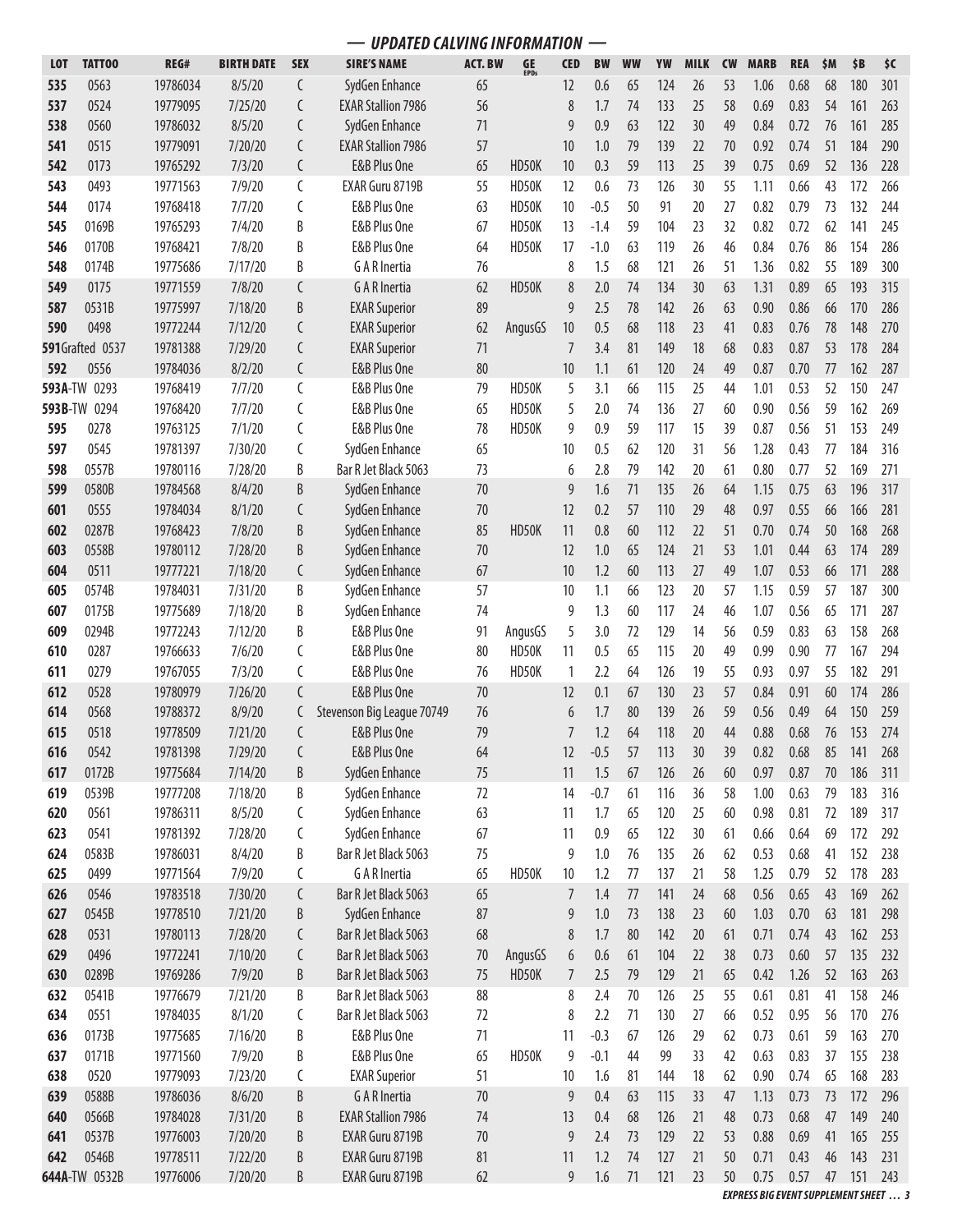| <b>ACT. BW</b><br>GE<br>EPDs<br><b>TATTOO</b><br>REG#<br><b>BIRTH DATE</b><br><b>SEX</b><br><b>SIRE'S NAME</b><br><b>CED</b><br><b>BW</b><br><b>WW</b><br>YW<br><b>MILK</b><br><b>CW</b><br><b>MARB</b><br><b>LOT</b><br>644B-TW 0513<br>19776005<br>7/20/20<br>C<br>EXAR Guru 8719B<br>9<br>71<br>121<br>23<br>50<br>0.75<br>64<br>1.6<br>0558<br>645<br>19784566<br>8/4/20<br>C<br>EXAR Guru 8719B<br>86<br>5<br>2.7<br>72<br>124<br>24<br>53<br>0.74<br>C<br>646<br>0280<br>19765284<br>7/4/20<br>EXAR Guru 8719B<br>78<br>HD50K<br>1.8<br>75<br>126<br>22<br>51<br>0.38<br>4<br>B<br>647<br>19784037<br>8/2/20<br>EXAR Guru 8719B<br>71<br>8<br>2.2<br>73<br>123<br>20<br>48<br>0.87<br>0576B<br>83<br>648<br>0295B<br>19772245<br>7/12/20<br>B<br><b>EXAR Stallion 7986</b><br>70<br>12<br>0.6<br>149<br>26<br>61<br>0.63<br>AngusGS<br>649<br>0529B<br>19775690<br>7/18/20<br>B<br>EXAR Guru 8719B<br>65<br>76<br>131<br>27<br>52<br>0.67<br>11<br>0.6<br>7/13/20<br>79<br>650<br>0505<br>19775683<br>EXAR Guru 8719B<br>8<br>2.4<br>79<br>139<br>25<br>1.00<br>C<br>62<br>0286<br>7/6/20<br>EXAR Guru 8719B<br>76<br>HD50K<br>2.5<br>17<br>37<br>651<br>19767053<br>C<br>6<br>64<br>110<br>1.17<br>652<br>0284B<br>19766632<br>7/7/20<br>B<br>EXAR Guru 8719B<br>75<br>HD50K<br>7<br>2.0<br>63<br>111<br>30<br>50<br>0.57<br>8/7/20<br>B<br>73<br>0.73<br>653<br>0590B<br>19788367<br>EXAR Guru 8719B<br>9<br>1.2<br>74<br>126<br>22<br>57<br>GB Fireball 672<br>654<br>0523<br>19779096<br>7/24/20<br>C<br>52<br>12<br>0.7<br>69<br>127<br>19<br>42<br>1.12<br>656<br>0562B<br>19781391<br>7/29/20<br>B<br>EXAR Guru 8719B<br>87<br>9<br>2.6<br>70<br>23<br>50<br>0.94<br>126<br>657<br>7/6/20<br>0281B<br>19765286<br>B<br>EXAR Guru 8719B<br>82<br>HD50K<br>4<br>2.7<br>73<br>138<br>29<br>51<br>0.90<br>658<br>0530<br>67<br>75<br>26<br>19780114<br>7/27/20<br>C<br><b>EXAR Stallion 7986</b><br>9<br>0.4<br>137<br>62<br>0.81<br>C<br>76<br>659<br>0502<br>19775599<br>7/13/20<br>EXAR Guru 8719B<br>66<br>9<br>1.9<br>131<br>28<br>60<br>0.91<br>AngusGS<br>0299<br>7/9/20<br>C<br>EXAR Guru 8719B<br>72<br>HD50K<br>0<br>4.4<br>96<br>78<br>0.95<br>660<br>19771561<br>162<br>24<br>661<br>0538<br>19781389<br>7/29/20<br>C<br><b>EXAR Stallion 7986</b><br>60<br>14<br>71<br>124<br>14<br>50<br>0.88<br>0.7<br>7/29/20<br>GB Fireball 672<br>663<br>0540<br>19781394<br>C<br>76<br>10<br>1.3<br>64<br>118<br>28<br>48<br>1.31<br>7/15/20<br>664<br>0520B<br>19773347<br>B<br>SydGen Enhance<br>89<br>5<br>2.1<br>109<br>34<br>47<br>1.00<br>AngusGS<br>62<br>665<br>0532<br>C<br>E&B Plus One<br>65<br>10<br>71<br>131<br>27<br>50<br>0.81<br>19780980<br>7/28/20<br>0.4<br>668<br>0281<br>19768805<br>7/4/20<br>C<br>G A R Inertia<br>88<br>HD50K<br>1.8<br>77<br>137<br>27<br>66<br>1.07<br>7<br>B<br>EXAR Guru 8719B<br>669<br>0577B<br>19784039<br>8/3/20<br>84<br>9<br>1.8<br>125<br>1.19<br>71<br>30<br>61<br>Bar R Jet Black 5063<br>87<br>673<br>0596B<br>19788373<br>8/8/20<br>B<br>10<br>1.5<br>66<br>119<br>29<br>52<br>0.56<br>0.9<br>674<br>0538B<br>19776004<br>7/20/20<br>Stevenson Big League 70749<br>70<br>10<br>122<br>27<br>57<br>0.62<br>B<br>69<br>93<br>676<br>0555B<br>19779104<br>7/26/20<br>B<br>Stevenson Big League 70749<br>7<br>2.2<br>81<br>142<br>25<br>0.65<br>61<br>677<br>0593B<br>B<br>Bar R Jet Black 5063<br>78<br>2.5<br>52<br>19788368<br>8/7/20<br>4<br>68<br>121<br>24<br>0.50<br>Stevenson Big League 70749<br>678<br>0594B<br>19788370<br>8/8/20<br>B<br>70<br>2.1<br>74<br>131<br>25<br>62<br>0.48<br>6<br>Bar R Jet Black 5063<br>679<br>0539<br>19783521<br>7/28/20<br>C<br>74<br>8<br>1.5<br>66<br>117<br>22<br>51<br>0.66<br>0275<br>15<br>33<br>50<br>680<br>19763127<br>6/24/20<br>C<br><b>EXAR Monumental 6056B</b><br>74<br>HD50K<br>$-1.4$<br>65<br>118<br>0.96<br>0280B<br>7/5/20<br>E&B Plus One<br>681<br>19765285<br>B<br>80<br>HD50K<br>7<br>0.0<br>56<br>112<br>23<br>47<br>0.27<br>Bar R Jet Black 5063<br>682<br>0516<br>19776677<br>7/20/20<br>73<br>1.9<br>27<br>C<br>7<br>73<br>130<br>57<br>0.48<br>684<br>0566<br>8/7/20<br>Bar R Jet Black 5063<br>58<br>69<br>121<br>23<br>50<br>19788365<br>C<br>8<br>1.1<br>0.69<br>685<br>0503<br>19772248<br>7/13/20<br>$\mathsf{C}$<br>E&B Plus One<br>81<br>AngusGS<br>$\overline{7}$<br>2.5<br>61<br>116<br>30<br>47<br>0.81<br>0581B<br>19784567<br>8/4/20<br>B<br>EXAR Rolex 8709B<br>70<br>8<br>0.6<br>68<br>122<br>686<br>26<br>43<br>0.69<br>0547B<br>19778512<br>7/23/20<br><b>G A R Inertia</b><br>12<br>0.2<br>65<br>119<br>35<br>1.08<br>687<br>B<br>74<br>43<br>688<br>0293B<br>19772242<br>7/11/20<br>B<br>EXAR Guru 8719B<br>82<br>7<br>2.9<br>118<br>27<br>1.02<br>AngusGS<br>72<br>45<br>7/16/20<br>EXAR Guru 8719B<br>90<br>689<br>0525B<br>19775996<br>B<br>9<br>1.3<br>117<br>27<br>0.96<br>66<br>46<br>0560B<br>7/28/20<br>E&B Plus One<br>66<br>0.7<br>25<br>690<br>19781387<br>B<br>9<br>62<br>117<br>0.85<br>44<br>0512<br>7/18/20<br>EXAR Guru 8719B<br>68<br>19775998<br>С<br>1.8<br>74<br>134<br>28<br>58<br>1.00<br>691<br>7<br>0592B<br>8/8/20<br><b>EXAR Stallion 7986</b><br>69<br>0.79<br>693<br>19787605<br>B<br>10<br>1.7<br>72<br>133<br>24<br>64<br><b>EXAR Stallion 7986</b><br>694<br>0514<br>19777238<br>7/19/20<br>C<br>59<br>9<br>1.4<br>72<br>134<br>25<br>0.89<br>57<br><b>EXAR Rolex 8709B</b><br>695<br>0297<br>19770587<br>7/9/20<br>C<br>HD50K<br>2.0<br>82<br>142<br>27<br>0.39<br>80<br>8<br>57<br>696<br>0283<br>19765288<br>7/5/20<br>Bar R Jet Black 5063<br>HD50K<br>0.6<br>116<br>22<br>0.56<br>C<br>68<br>8<br>69<br>38<br>0288<br>35<br>0.72<br>697<br>19766634<br>7/6/20<br>C<br>EXAR Rolex 8709B<br>76<br>HD50K<br>1.4<br>70<br>130<br>47<br>9<br>49<br>698<br>0285<br>19765290<br>7/5/20<br>C<br>EXAR Rolex 8709B<br>HD50K<br>$\overline{7}$<br>1.0<br>83<br>15<br>0.87<br>62<br>21<br>B<br><b>EXAR Rolex 8709B</b><br>699<br>0282B<br>19767054<br>7/6/20<br>HD50K<br>6<br>2.9<br>128<br>0.42<br>87<br>72<br>28<br>53<br>0277<br><b>EXAR Stallion 7986</b><br>19763124<br>6/29/20<br>C<br>69<br>HD50K<br>13<br>$-0.2$<br>60<br>112<br>22<br>40<br>0.99<br>700<br>0504<br>7/13/20<br><b>EXAR Stallion 7986</b><br>701<br>19772249<br>C<br>11<br>75<br>132<br>32<br>1.22<br>57<br>AngusGS<br>1.7<br>54<br>0278B<br>7/1/20<br>703<br>19765283<br>B<br><b>EXAR Stallion 7986</b><br>71<br>HD50K<br>13<br>$-0.1$<br>124<br>26<br>0.70<br>68<br>42<br>0533B<br>EXAR Guru 8719B<br>59<br>108<br>704<br>19775999<br>7/18/20<br>B<br>10<br>0.4<br>64<br>24<br>36<br>1.04 |     | <b>UPDATED CALVING INFORMATION</b> |          |        |   |                      |    |       |   |     |    |     |    |    |      |            |     |        |     |
|-----------------------------------------------------------------------------------------------------------------------------------------------------------------------------------------------------------------------------------------------------------------------------------------------------------------------------------------------------------------------------------------------------------------------------------------------------------------------------------------------------------------------------------------------------------------------------------------------------------------------------------------------------------------------------------------------------------------------------------------------------------------------------------------------------------------------------------------------------------------------------------------------------------------------------------------------------------------------------------------------------------------------------------------------------------------------------------------------------------------------------------------------------------------------------------------------------------------------------------------------------------------------------------------------------------------------------------------------------------------------------------------------------------------------------------------------------------------------------------------------------------------------------------------------------------------------------------------------------------------------------------------------------------------------------------------------------------------------------------------------------------------------------------------------------------------------------------------------------------------------------------------------------------------------------------------------------------------------------------------------------------------------------------------------------------------------------------------------------------------------------------------------------------------------------------------------------------------------------------------------------------------------------------------------------------------------------------------------------------------------------------------------------------------------------------------------------------------------------------------------------------------------------------------------------------------------------------------------------------------------------------------------------------------------------------------------------------------------------------------------------------------------------------------------------------------------------------------------------------------------------------------------------------------------------------------------------------------------------------------------------------------------------------------------------------------------------------------------------------------------------------------------------------------------------------------------------------------------------------------------------------------------------------------------------------------------------------------------------------------------------------------------------------------------------------------------------------------------------------------------------------------------------------------------------------------------------------------------------------------------------------------------------------------------------------------------------------------------------------------------------------------------------------------------------------------------------------------------------------------------------------------------------------------------------------------------------------------------------------------------------------------------------------------------------------------------------------------------------------------------------------------------------------------------------------------------------------------------------------------------------------------------------------------------------------------------------------------------------------------------------------------------------------------------------------------------------------------------------------------------------------------------------------------------------------------------------------------------------------------------------------------------------------------------------------------------------------------------------------------------------------------------------------------------------------------------------------------------------------------------------------------------------------------------------------------------------------------------------------------------------------------------------------------------------------------------------------------------------------------------------------------------------------------------------------------------------------------------------------------------------------------------------------------------------------------------------------------------------------------------------------------------------------------------------------------------------------------------------------------------------------------------------------------------------------------------------------------------------------------------------------------------------------------------------------------------------------------------------------------------------------------------------------------------------------------------------------------------------------------------------------------------------------------------------------------------------------------------------------------------------------------------------------------------------------------------------------------------------------------------------------------------------------------------------------------------------------------------------------------------------------------------------------------------------------------------------------------------------------------------------------------------------------------------------------------------------------------------------------------------------------------------------------------------------|-----|------------------------------------|----------|--------|---|----------------------|----|-------|---|-----|----|-----|----|----|------|------------|-----|--------|-----|
|                                                                                                                                                                                                                                                                                                                                                                                                                                                                                                                                                                                                                                                                                                                                                                                                                                                                                                                                                                                                                                                                                                                                                                                                                                                                                                                                                                                                                                                                                                                                                                                                                                                                                                                                                                                                                                                                                                                                                                                                                                                                                                                                                                                                                                                                                                                                                                                                                                                                                                                                                                                                                                                                                                                                                                                                                                                                                                                                                                                                                                                                                                                                                                                                                                                                                                                                                                                                                                                                                                                                                                                                                                                                                                                                                                                                                                                                                                                                                                                                                                                                                                                                                                                                                                                                                                                                                                                                                                                                                                                                                                                                                                                                                                                                                                                                                                                                                                                                                                                                                                                                                                                                                                                                                                                                                                                                                                                                                                                                                                                                                                                                                                                                                                                                                                                                                                                                                                                                                                                                                                                                                                                                                                                                                                                                                                                                                                                                                                                                                                                                                     |     |                                    |          |        |   |                      |    |       |   |     |    |     |    |    |      | <b>REA</b> | \$M | \$B    | \$C |
|                                                                                                                                                                                                                                                                                                                                                                                                                                                                                                                                                                                                                                                                                                                                                                                                                                                                                                                                                                                                                                                                                                                                                                                                                                                                                                                                                                                                                                                                                                                                                                                                                                                                                                                                                                                                                                                                                                                                                                                                                                                                                                                                                                                                                                                                                                                                                                                                                                                                                                                                                                                                                                                                                                                                                                                                                                                                                                                                                                                                                                                                                                                                                                                                                                                                                                                                                                                                                                                                                                                                                                                                                                                                                                                                                                                                                                                                                                                                                                                                                                                                                                                                                                                                                                                                                                                                                                                                                                                                                                                                                                                                                                                                                                                                                                                                                                                                                                                                                                                                                                                                                                                                                                                                                                                                                                                                                                                                                                                                                                                                                                                                                                                                                                                                                                                                                                                                                                                                                                                                                                                                                                                                                                                                                                                                                                                                                                                                                                                                                                                                                     |     |                                    |          |        |   |                      |    |       |   |     |    |     |    |    |      | 0.57       | 47  | 151    | 243 |
|                                                                                                                                                                                                                                                                                                                                                                                                                                                                                                                                                                                                                                                                                                                                                                                                                                                                                                                                                                                                                                                                                                                                                                                                                                                                                                                                                                                                                                                                                                                                                                                                                                                                                                                                                                                                                                                                                                                                                                                                                                                                                                                                                                                                                                                                                                                                                                                                                                                                                                                                                                                                                                                                                                                                                                                                                                                                                                                                                                                                                                                                                                                                                                                                                                                                                                                                                                                                                                                                                                                                                                                                                                                                                                                                                                                                                                                                                                                                                                                                                                                                                                                                                                                                                                                                                                                                                                                                                                                                                                                                                                                                                                                                                                                                                                                                                                                                                                                                                                                                                                                                                                                                                                                                                                                                                                                                                                                                                                                                                                                                                                                                                                                                                                                                                                                                                                                                                                                                                                                                                                                                                                                                                                                                                                                                                                                                                                                                                                                                                                                                                     |     |                                    |          |        |   |                      |    |       |   |     |    |     |    |    |      | 0.63       | 43  | 148    | 235 |
|                                                                                                                                                                                                                                                                                                                                                                                                                                                                                                                                                                                                                                                                                                                                                                                                                                                                                                                                                                                                                                                                                                                                                                                                                                                                                                                                                                                                                                                                                                                                                                                                                                                                                                                                                                                                                                                                                                                                                                                                                                                                                                                                                                                                                                                                                                                                                                                                                                                                                                                                                                                                                                                                                                                                                                                                                                                                                                                                                                                                                                                                                                                                                                                                                                                                                                                                                                                                                                                                                                                                                                                                                                                                                                                                                                                                                                                                                                                                                                                                                                                                                                                                                                                                                                                                                                                                                                                                                                                                                                                                                                                                                                                                                                                                                                                                                                                                                                                                                                                                                                                                                                                                                                                                                                                                                                                                                                                                                                                                                                                                                                                                                                                                                                                                                                                                                                                                                                                                                                                                                                                                                                                                                                                                                                                                                                                                                                                                                                                                                                                                                     |     |                                    |          |        |   |                      |    |       |   |     |    |     |    |    |      | 0.67       | 45  | 129    | 212 |
|                                                                                                                                                                                                                                                                                                                                                                                                                                                                                                                                                                                                                                                                                                                                                                                                                                                                                                                                                                                                                                                                                                                                                                                                                                                                                                                                                                                                                                                                                                                                                                                                                                                                                                                                                                                                                                                                                                                                                                                                                                                                                                                                                                                                                                                                                                                                                                                                                                                                                                                                                                                                                                                                                                                                                                                                                                                                                                                                                                                                                                                                                                                                                                                                                                                                                                                                                                                                                                                                                                                                                                                                                                                                                                                                                                                                                                                                                                                                                                                                                                                                                                                                                                                                                                                                                                                                                                                                                                                                                                                                                                                                                                                                                                                                                                                                                                                                                                                                                                                                                                                                                                                                                                                                                                                                                                                                                                                                                                                                                                                                                                                                                                                                                                                                                                                                                                                                                                                                                                                                                                                                                                                                                                                                                                                                                                                                                                                                                                                                                                                                                     |     |                                    |          |        |   |                      |    |       |   |     |    |     |    |    |      | 0.59       | 52  | 148    | 244 |
|                                                                                                                                                                                                                                                                                                                                                                                                                                                                                                                                                                                                                                                                                                                                                                                                                                                                                                                                                                                                                                                                                                                                                                                                                                                                                                                                                                                                                                                                                                                                                                                                                                                                                                                                                                                                                                                                                                                                                                                                                                                                                                                                                                                                                                                                                                                                                                                                                                                                                                                                                                                                                                                                                                                                                                                                                                                                                                                                                                                                                                                                                                                                                                                                                                                                                                                                                                                                                                                                                                                                                                                                                                                                                                                                                                                                                                                                                                                                                                                                                                                                                                                                                                                                                                                                                                                                                                                                                                                                                                                                                                                                                                                                                                                                                                                                                                                                                                                                                                                                                                                                                                                                                                                                                                                                                                                                                                                                                                                                                                                                                                                                                                                                                                                                                                                                                                                                                                                                                                                                                                                                                                                                                                                                                                                                                                                                                                                                                                                                                                                                                     |     |                                    |          |        |   |                      |    |       |   |     |    |     |    |    |      | 0.91       | 64  | 161    | 273 |
|                                                                                                                                                                                                                                                                                                                                                                                                                                                                                                                                                                                                                                                                                                                                                                                                                                                                                                                                                                                                                                                                                                                                                                                                                                                                                                                                                                                                                                                                                                                                                                                                                                                                                                                                                                                                                                                                                                                                                                                                                                                                                                                                                                                                                                                                                                                                                                                                                                                                                                                                                                                                                                                                                                                                                                                                                                                                                                                                                                                                                                                                                                                                                                                                                                                                                                                                                                                                                                                                                                                                                                                                                                                                                                                                                                                                                                                                                                                                                                                                                                                                                                                                                                                                                                                                                                                                                                                                                                                                                                                                                                                                                                                                                                                                                                                                                                                                                                                                                                                                                                                                                                                                                                                                                                                                                                                                                                                                                                                                                                                                                                                                                                                                                                                                                                                                                                                                                                                                                                                                                                                                                                                                                                                                                                                                                                                                                                                                                                                                                                                                                     |     |                                    |          |        |   |                      |    |       |   |     |    |     |    |    |      | 0.62       | 40  | 143    | 225 |
|                                                                                                                                                                                                                                                                                                                                                                                                                                                                                                                                                                                                                                                                                                                                                                                                                                                                                                                                                                                                                                                                                                                                                                                                                                                                                                                                                                                                                                                                                                                                                                                                                                                                                                                                                                                                                                                                                                                                                                                                                                                                                                                                                                                                                                                                                                                                                                                                                                                                                                                                                                                                                                                                                                                                                                                                                                                                                                                                                                                                                                                                                                                                                                                                                                                                                                                                                                                                                                                                                                                                                                                                                                                                                                                                                                                                                                                                                                                                                                                                                                                                                                                                                                                                                                                                                                                                                                                                                                                                                                                                                                                                                                                                                                                                                                                                                                                                                                                                                                                                                                                                                                                                                                                                                                                                                                                                                                                                                                                                                                                                                                                                                                                                                                                                                                                                                                                                                                                                                                                                                                                                                                                                                                                                                                                                                                                                                                                                                                                                                                                                                     |     |                                    |          |        |   |                      |    |       |   |     |    |     |    |    |      | 0.57       | 40  | 168    | 258 |
|                                                                                                                                                                                                                                                                                                                                                                                                                                                                                                                                                                                                                                                                                                                                                                                                                                                                                                                                                                                                                                                                                                                                                                                                                                                                                                                                                                                                                                                                                                                                                                                                                                                                                                                                                                                                                                                                                                                                                                                                                                                                                                                                                                                                                                                                                                                                                                                                                                                                                                                                                                                                                                                                                                                                                                                                                                                                                                                                                                                                                                                                                                                                                                                                                                                                                                                                                                                                                                                                                                                                                                                                                                                                                                                                                                                                                                                                                                                                                                                                                                                                                                                                                                                                                                                                                                                                                                                                                                                                                                                                                                                                                                                                                                                                                                                                                                                                                                                                                                                                                                                                                                                                                                                                                                                                                                                                                                                                                                                                                                                                                                                                                                                                                                                                                                                                                                                                                                                                                                                                                                                                                                                                                                                                                                                                                                                                                                                                                                                                                                                                                     |     |                                    |          |        |   |                      |    |       |   |     |    |     |    |    |      | 0.32       | 45  | 148    | 237 |
|                                                                                                                                                                                                                                                                                                                                                                                                                                                                                                                                                                                                                                                                                                                                                                                                                                                                                                                                                                                                                                                                                                                                                                                                                                                                                                                                                                                                                                                                                                                                                                                                                                                                                                                                                                                                                                                                                                                                                                                                                                                                                                                                                                                                                                                                                                                                                                                                                                                                                                                                                                                                                                                                                                                                                                                                                                                                                                                                                                                                                                                                                                                                                                                                                                                                                                                                                                                                                                                                                                                                                                                                                                                                                                                                                                                                                                                                                                                                                                                                                                                                                                                                                                                                                                                                                                                                                                                                                                                                                                                                                                                                                                                                                                                                                                                                                                                                                                                                                                                                                                                                                                                                                                                                                                                                                                                                                                                                                                                                                                                                                                                                                                                                                                                                                                                                                                                                                                                                                                                                                                                                                                                                                                                                                                                                                                                                                                                                                                                                                                                                                     |     |                                    |          |        |   |                      |    |       |   |     |    |     |    |    |      | 0.66       | 39  | 148    | 231 |
|                                                                                                                                                                                                                                                                                                                                                                                                                                                                                                                                                                                                                                                                                                                                                                                                                                                                                                                                                                                                                                                                                                                                                                                                                                                                                                                                                                                                                                                                                                                                                                                                                                                                                                                                                                                                                                                                                                                                                                                                                                                                                                                                                                                                                                                                                                                                                                                                                                                                                                                                                                                                                                                                                                                                                                                                                                                                                                                                                                                                                                                                                                                                                                                                                                                                                                                                                                                                                                                                                                                                                                                                                                                                                                                                                                                                                                                                                                                                                                                                                                                                                                                                                                                                                                                                                                                                                                                                                                                                                                                                                                                                                                                                                                                                                                                                                                                                                                                                                                                                                                                                                                                                                                                                                                                                                                                                                                                                                                                                                                                                                                                                                                                                                                                                                                                                                                                                                                                                                                                                                                                                                                                                                                                                                                                                                                                                                                                                                                                                                                                                                     |     |                                    |          |        |   |                      |    |       |   |     |    |     |    |    |      | 0.6        | 40  | 156    | 242 |
|                                                                                                                                                                                                                                                                                                                                                                                                                                                                                                                                                                                                                                                                                                                                                                                                                                                                                                                                                                                                                                                                                                                                                                                                                                                                                                                                                                                                                                                                                                                                                                                                                                                                                                                                                                                                                                                                                                                                                                                                                                                                                                                                                                                                                                                                                                                                                                                                                                                                                                                                                                                                                                                                                                                                                                                                                                                                                                                                                                                                                                                                                                                                                                                                                                                                                                                                                                                                                                                                                                                                                                                                                                                                                                                                                                                                                                                                                                                                                                                                                                                                                                                                                                                                                                                                                                                                                                                                                                                                                                                                                                                                                                                                                                                                                                                                                                                                                                                                                                                                                                                                                                                                                                                                                                                                                                                                                                                                                                                                                                                                                                                                                                                                                                                                                                                                                                                                                                                                                                                                                                                                                                                                                                                                                                                                                                                                                                                                                                                                                                                                                     |     |                                    |          |        |   |                      |    |       |   |     |    |     |    |    |      | 0.89       | 50  | 165    | 264 |
|                                                                                                                                                                                                                                                                                                                                                                                                                                                                                                                                                                                                                                                                                                                                                                                                                                                                                                                                                                                                                                                                                                                                                                                                                                                                                                                                                                                                                                                                                                                                                                                                                                                                                                                                                                                                                                                                                                                                                                                                                                                                                                                                                                                                                                                                                                                                                                                                                                                                                                                                                                                                                                                                                                                                                                                                                                                                                                                                                                                                                                                                                                                                                                                                                                                                                                                                                                                                                                                                                                                                                                                                                                                                                                                                                                                                                                                                                                                                                                                                                                                                                                                                                                                                                                                                                                                                                                                                                                                                                                                                                                                                                                                                                                                                                                                                                                                                                                                                                                                                                                                                                                                                                                                                                                                                                                                                                                                                                                                                                                                                                                                                                                                                                                                                                                                                                                                                                                                                                                                                                                                                                                                                                                                                                                                                                                                                                                                                                                                                                                                                                     |     |                                    |          |        |   |                      |    |       |   |     |    |     |    |    |      | 0.45       | 42  | 159    | 248 |
|                                                                                                                                                                                                                                                                                                                                                                                                                                                                                                                                                                                                                                                                                                                                                                                                                                                                                                                                                                                                                                                                                                                                                                                                                                                                                                                                                                                                                                                                                                                                                                                                                                                                                                                                                                                                                                                                                                                                                                                                                                                                                                                                                                                                                                                                                                                                                                                                                                                                                                                                                                                                                                                                                                                                                                                                                                                                                                                                                                                                                                                                                                                                                                                                                                                                                                                                                                                                                                                                                                                                                                                                                                                                                                                                                                                                                                                                                                                                                                                                                                                                                                                                                                                                                                                                                                                                                                                                                                                                                                                                                                                                                                                                                                                                                                                                                                                                                                                                                                                                                                                                                                                                                                                                                                                                                                                                                                                                                                                                                                                                                                                                                                                                                                                                                                                                                                                                                                                                                                                                                                                                                                                                                                                                                                                                                                                                                                                                                                                                                                                                                     |     |                                    |          |        |   |                      |    |       |   |     |    |     |    |    |      | 0.60       | 28  | 161    | 237 |
|                                                                                                                                                                                                                                                                                                                                                                                                                                                                                                                                                                                                                                                                                                                                                                                                                                                                                                                                                                                                                                                                                                                                                                                                                                                                                                                                                                                                                                                                                                                                                                                                                                                                                                                                                                                                                                                                                                                                                                                                                                                                                                                                                                                                                                                                                                                                                                                                                                                                                                                                                                                                                                                                                                                                                                                                                                                                                                                                                                                                                                                                                                                                                                                                                                                                                                                                                                                                                                                                                                                                                                                                                                                                                                                                                                                                                                                                                                                                                                                                                                                                                                                                                                                                                                                                                                                                                                                                                                                                                                                                                                                                                                                                                                                                                                                                                                                                                                                                                                                                                                                                                                                                                                                                                                                                                                                                                                                                                                                                                                                                                                                                                                                                                                                                                                                                                                                                                                                                                                                                                                                                                                                                                                                                                                                                                                                                                                                                                                                                                                                                                     |     |                                    |          |        |   |                      |    |       |   |     |    |     |    |    |      | 1.07       | 52  | 176    | 280 |
|                                                                                                                                                                                                                                                                                                                                                                                                                                                                                                                                                                                                                                                                                                                                                                                                                                                                                                                                                                                                                                                                                                                                                                                                                                                                                                                                                                                                                                                                                                                                                                                                                                                                                                                                                                                                                                                                                                                                                                                                                                                                                                                                                                                                                                                                                                                                                                                                                                                                                                                                                                                                                                                                                                                                                                                                                                                                                                                                                                                                                                                                                                                                                                                                                                                                                                                                                                                                                                                                                                                                                                                                                                                                                                                                                                                                                                                                                                                                                                                                                                                                                                                                                                                                                                                                                                                                                                                                                                                                                                                                                                                                                                                                                                                                                                                                                                                                                                                                                                                                                                                                                                                                                                                                                                                                                                                                                                                                                                                                                                                                                                                                                                                                                                                                                                                                                                                                                                                                                                                                                                                                                                                                                                                                                                                                                                                                                                                                                                                                                                                                                     |     |                                    |          |        |   |                      |    |       |   |     |    |     |    |    |      | 0.70       | 55  | 166    | 270 |
|                                                                                                                                                                                                                                                                                                                                                                                                                                                                                                                                                                                                                                                                                                                                                                                                                                                                                                                                                                                                                                                                                                                                                                                                                                                                                                                                                                                                                                                                                                                                                                                                                                                                                                                                                                                                                                                                                                                                                                                                                                                                                                                                                                                                                                                                                                                                                                                                                                                                                                                                                                                                                                                                                                                                                                                                                                                                                                                                                                                                                                                                                                                                                                                                                                                                                                                                                                                                                                                                                                                                                                                                                                                                                                                                                                                                                                                                                                                                                                                                                                                                                                                                                                                                                                                                                                                                                                                                                                                                                                                                                                                                                                                                                                                                                                                                                                                                                                                                                                                                                                                                                                                                                                                                                                                                                                                                                                                                                                                                                                                                                                                                                                                                                                                                                                                                                                                                                                                                                                                                                                                                                                                                                                                                                                                                                                                                                                                                                                                                                                                                                     |     |                                    |          |        |   |                      |    |       |   |     |    |     |    |    |      | 0.89       | 42  | 186    | 283 |
|                                                                                                                                                                                                                                                                                                                                                                                                                                                                                                                                                                                                                                                                                                                                                                                                                                                                                                                                                                                                                                                                                                                                                                                                                                                                                                                                                                                                                                                                                                                                                                                                                                                                                                                                                                                                                                                                                                                                                                                                                                                                                                                                                                                                                                                                                                                                                                                                                                                                                                                                                                                                                                                                                                                                                                                                                                                                                                                                                                                                                                                                                                                                                                                                                                                                                                                                                                                                                                                                                                                                                                                                                                                                                                                                                                                                                                                                                                                                                                                                                                                                                                                                                                                                                                                                                                                                                                                                                                                                                                                                                                                                                                                                                                                                                                                                                                                                                                                                                                                                                                                                                                                                                                                                                                                                                                                                                                                                                                                                                                                                                                                                                                                                                                                                                                                                                                                                                                                                                                                                                                                                                                                                                                                                                                                                                                                                                                                                                                                                                                                                                     |     |                                    |          |        |   |                      |    |       |   |     |    |     |    |    |      | 0.81       | 46  | 163    | 257 |
|                                                                                                                                                                                                                                                                                                                                                                                                                                                                                                                                                                                                                                                                                                                                                                                                                                                                                                                                                                                                                                                                                                                                                                                                                                                                                                                                                                                                                                                                                                                                                                                                                                                                                                                                                                                                                                                                                                                                                                                                                                                                                                                                                                                                                                                                                                                                                                                                                                                                                                                                                                                                                                                                                                                                                                                                                                                                                                                                                                                                                                                                                                                                                                                                                                                                                                                                                                                                                                                                                                                                                                                                                                                                                                                                                                                                                                                                                                                                                                                                                                                                                                                                                                                                                                                                                                                                                                                                                                                                                                                                                                                                                                                                                                                                                                                                                                                                                                                                                                                                                                                                                                                                                                                                                                                                                                                                                                                                                                                                                                                                                                                                                                                                                                                                                                                                                                                                                                                                                                                                                                                                                                                                                                                                                                                                                                                                                                                                                                                                                                                                                     |     |                                    |          |        |   |                      |    |       |   |     |    |     |    |    |      | 0.89       | 67  | 185    | 307 |
|                                                                                                                                                                                                                                                                                                                                                                                                                                                                                                                                                                                                                                                                                                                                                                                                                                                                                                                                                                                                                                                                                                                                                                                                                                                                                                                                                                                                                                                                                                                                                                                                                                                                                                                                                                                                                                                                                                                                                                                                                                                                                                                                                                                                                                                                                                                                                                                                                                                                                                                                                                                                                                                                                                                                                                                                                                                                                                                                                                                                                                                                                                                                                                                                                                                                                                                                                                                                                                                                                                                                                                                                                                                                                                                                                                                                                                                                                                                                                                                                                                                                                                                                                                                                                                                                                                                                                                                                                                                                                                                                                                                                                                                                                                                                                                                                                                                                                                                                                                                                                                                                                                                                                                                                                                                                                                                                                                                                                                                                                                                                                                                                                                                                                                                                                                                                                                                                                                                                                                                                                                                                                                                                                                                                                                                                                                                                                                                                                                                                                                                                                     |     |                                    |          |        |   |                      |    |       |   |     |    |     |    |    |      | 0.76       | 54  | 170    | 274 |
|                                                                                                                                                                                                                                                                                                                                                                                                                                                                                                                                                                                                                                                                                                                                                                                                                                                                                                                                                                                                                                                                                                                                                                                                                                                                                                                                                                                                                                                                                                                                                                                                                                                                                                                                                                                                                                                                                                                                                                                                                                                                                                                                                                                                                                                                                                                                                                                                                                                                                                                                                                                                                                                                                                                                                                                                                                                                                                                                                                                                                                                                                                                                                                                                                                                                                                                                                                                                                                                                                                                                                                                                                                                                                                                                                                                                                                                                                                                                                                                                                                                                                                                                                                                                                                                                                                                                                                                                                                                                                                                                                                                                                                                                                                                                                                                                                                                                                                                                                                                                                                                                                                                                                                                                                                                                                                                                                                                                                                                                                                                                                                                                                                                                                                                                                                                                                                                                                                                                                                                                                                                                                                                                                                                                                                                                                                                                                                                                                                                                                                                                                     |     |                                    |          |        |   |                      |    |       |   |     |    |     |    |    |      | 0.68       | 73  | 152    | 270 |
|                                                                                                                                                                                                                                                                                                                                                                                                                                                                                                                                                                                                                                                                                                                                                                                                                                                                                                                                                                                                                                                                                                                                                                                                                                                                                                                                                                                                                                                                                                                                                                                                                                                                                                                                                                                                                                                                                                                                                                                                                                                                                                                                                                                                                                                                                                                                                                                                                                                                                                                                                                                                                                                                                                                                                                                                                                                                                                                                                                                                                                                                                                                                                                                                                                                                                                                                                                                                                                                                                                                                                                                                                                                                                                                                                                                                                                                                                                                                                                                                                                                                                                                                                                                                                                                                                                                                                                                                                                                                                                                                                                                                                                                                                                                                                                                                                                                                                                                                                                                                                                                                                                                                                                                                                                                                                                                                                                                                                                                                                                                                                                                                                                                                                                                                                                                                                                                                                                                                                                                                                                                                                                                                                                                                                                                                                                                                                                                                                                                                                                                                                     |     |                                    |          |        |   |                      |    |       |   |     |    |     |    |    |      | 0.89       | 67  | 187    | 310 |
|                                                                                                                                                                                                                                                                                                                                                                                                                                                                                                                                                                                                                                                                                                                                                                                                                                                                                                                                                                                                                                                                                                                                                                                                                                                                                                                                                                                                                                                                                                                                                                                                                                                                                                                                                                                                                                                                                                                                                                                                                                                                                                                                                                                                                                                                                                                                                                                                                                                                                                                                                                                                                                                                                                                                                                                                                                                                                                                                                                                                                                                                                                                                                                                                                                                                                                                                                                                                                                                                                                                                                                                                                                                                                                                                                                                                                                                                                                                                                                                                                                                                                                                                                                                                                                                                                                                                                                                                                                                                                                                                                                                                                                                                                                                                                                                                                                                                                                                                                                                                                                                                                                                                                                                                                                                                                                                                                                                                                                                                                                                                                                                                                                                                                                                                                                                                                                                                                                                                                                                                                                                                                                                                                                                                                                                                                                                                                                                                                                                                                                                                                     |     |                                    |          |        |   |                      |    |       |   |     |    |     |    |    |      | 0.63       | 47  | 182    | 283 |
|                                                                                                                                                                                                                                                                                                                                                                                                                                                                                                                                                                                                                                                                                                                                                                                                                                                                                                                                                                                                                                                                                                                                                                                                                                                                                                                                                                                                                                                                                                                                                                                                                                                                                                                                                                                                                                                                                                                                                                                                                                                                                                                                                                                                                                                                                                                                                                                                                                                                                                                                                                                                                                                                                                                                                                                                                                                                                                                                                                                                                                                                                                                                                                                                                                                                                                                                                                                                                                                                                                                                                                                                                                                                                                                                                                                                                                                                                                                                                                                                                                                                                                                                                                                                                                                                                                                                                                                                                                                                                                                                                                                                                                                                                                                                                                                                                                                                                                                                                                                                                                                                                                                                                                                                                                                                                                                                                                                                                                                                                                                                                                                                                                                                                                                                                                                                                                                                                                                                                                                                                                                                                                                                                                                                                                                                                                                                                                                                                                                                                                                                                     |     |                                    |          |        |   |                      |    |       |   |     |    |     |    |    |      | 0.56       | 54  | 146    | 243 |
|                                                                                                                                                                                                                                                                                                                                                                                                                                                                                                                                                                                                                                                                                                                                                                                                                                                                                                                                                                                                                                                                                                                                                                                                                                                                                                                                                                                                                                                                                                                                                                                                                                                                                                                                                                                                                                                                                                                                                                                                                                                                                                                                                                                                                                                                                                                                                                                                                                                                                                                                                                                                                                                                                                                                                                                                                                                                                                                                                                                                                                                                                                                                                                                                                                                                                                                                                                                                                                                                                                                                                                                                                                                                                                                                                                                                                                                                                                                                                                                                                                                                                                                                                                                                                                                                                                                                                                                                                                                                                                                                                                                                                                                                                                                                                                                                                                                                                                                                                                                                                                                                                                                                                                                                                                                                                                                                                                                                                                                                                                                                                                                                                                                                                                                                                                                                                                                                                                                                                                                                                                                                                                                                                                                                                                                                                                                                                                                                                                                                                                                                                     |     |                                    |          |        |   |                      |    |       |   |     |    |     |    |    |      | 0.41       | 54  | 153    | 252 |
|                                                                                                                                                                                                                                                                                                                                                                                                                                                                                                                                                                                                                                                                                                                                                                                                                                                                                                                                                                                                                                                                                                                                                                                                                                                                                                                                                                                                                                                                                                                                                                                                                                                                                                                                                                                                                                                                                                                                                                                                                                                                                                                                                                                                                                                                                                                                                                                                                                                                                                                                                                                                                                                                                                                                                                                                                                                                                                                                                                                                                                                                                                                                                                                                                                                                                                                                                                                                                                                                                                                                                                                                                                                                                                                                                                                                                                                                                                                                                                                                                                                                                                                                                                                                                                                                                                                                                                                                                                                                                                                                                                                                                                                                                                                                                                                                                                                                                                                                                                                                                                                                                                                                                                                                                                                                                                                                                                                                                                                                                                                                                                                                                                                                                                                                                                                                                                                                                                                                                                                                                                                                                                                                                                                                                                                                                                                                                                                                                                                                                                                                                     |     |                                    |          |        |   |                      |    |       |   |     |    |     |    |    |      | 0.55       | 56  | 159    | 262 |
|                                                                                                                                                                                                                                                                                                                                                                                                                                                                                                                                                                                                                                                                                                                                                                                                                                                                                                                                                                                                                                                                                                                                                                                                                                                                                                                                                                                                                                                                                                                                                                                                                                                                                                                                                                                                                                                                                                                                                                                                                                                                                                                                                                                                                                                                                                                                                                                                                                                                                                                                                                                                                                                                                                                                                                                                                                                                                                                                                                                                                                                                                                                                                                                                                                                                                                                                                                                                                                                                                                                                                                                                                                                                                                                                                                                                                                                                                                                                                                                                                                                                                                                                                                                                                                                                                                                                                                                                                                                                                                                                                                                                                                                                                                                                                                                                                                                                                                                                                                                                                                                                                                                                                                                                                                                                                                                                                                                                                                                                                                                                                                                                                                                                                                                                                                                                                                                                                                                                                                                                                                                                                                                                                                                                                                                                                                                                                                                                                                                                                                                                                     |     |                                    |          |        |   |                      |    |       |   |     |    |     |    |    |      | 0.54       | 51  | 143    | 236 |
|                                                                                                                                                                                                                                                                                                                                                                                                                                                                                                                                                                                                                                                                                                                                                                                                                                                                                                                                                                                                                                                                                                                                                                                                                                                                                                                                                                                                                                                                                                                                                                                                                                                                                                                                                                                                                                                                                                                                                                                                                                                                                                                                                                                                                                                                                                                                                                                                                                                                                                                                                                                                                                                                                                                                                                                                                                                                                                                                                                                                                                                                                                                                                                                                                                                                                                                                                                                                                                                                                                                                                                                                                                                                                                                                                                                                                                                                                                                                                                                                                                                                                                                                                                                                                                                                                                                                                                                                                                                                                                                                                                                                                                                                                                                                                                                                                                                                                                                                                                                                                                                                                                                                                                                                                                                                                                                                                                                                                                                                                                                                                                                                                                                                                                                                                                                                                                                                                                                                                                                                                                                                                                                                                                                                                                                                                                                                                                                                                                                                                                                                                     |     |                                    |          |        |   |                      |    |       |   |     |    |     |    |    |      | 0.53       | 55  | 156    | 257 |
|                                                                                                                                                                                                                                                                                                                                                                                                                                                                                                                                                                                                                                                                                                                                                                                                                                                                                                                                                                                                                                                                                                                                                                                                                                                                                                                                                                                                                                                                                                                                                                                                                                                                                                                                                                                                                                                                                                                                                                                                                                                                                                                                                                                                                                                                                                                                                                                                                                                                                                                                                                                                                                                                                                                                                                                                                                                                                                                                                                                                                                                                                                                                                                                                                                                                                                                                                                                                                                                                                                                                                                                                                                                                                                                                                                                                                                                                                                                                                                                                                                                                                                                                                                                                                                                                                                                                                                                                                                                                                                                                                                                                                                                                                                                                                                                                                                                                                                                                                                                                                                                                                                                                                                                                                                                                                                                                                                                                                                                                                                                                                                                                                                                                                                                                                                                                                                                                                                                                                                                                                                                                                                                                                                                                                                                                                                                                                                                                                                                                                                                                                     |     |                                    |          |        |   |                      |    |       |   |     |    |     |    |    |      | 0.81       | 40  | 158    | 245 |
|                                                                                                                                                                                                                                                                                                                                                                                                                                                                                                                                                                                                                                                                                                                                                                                                                                                                                                                                                                                                                                                                                                                                                                                                                                                                                                                                                                                                                                                                                                                                                                                                                                                                                                                                                                                                                                                                                                                                                                                                                                                                                                                                                                                                                                                                                                                                                                                                                                                                                                                                                                                                                                                                                                                                                                                                                                                                                                                                                                                                                                                                                                                                                                                                                                                                                                                                                                                                                                                                                                                                                                                                                                                                                                                                                                                                                                                                                                                                                                                                                                                                                                                                                                                                                                                                                                                                                                                                                                                                                                                                                                                                                                                                                                                                                                                                                                                                                                                                                                                                                                                                                                                                                                                                                                                                                                                                                                                                                                                                                                                                                                                                                                                                                                                                                                                                                                                                                                                                                                                                                                                                                                                                                                                                                                                                                                                                                                                                                                                                                                                                                     |     |                                    |          |        |   |                      |    |       |   |     |    |     |    |    |      | 0.44       | 64  | 155    | 265 |
|                                                                                                                                                                                                                                                                                                                                                                                                                                                                                                                                                                                                                                                                                                                                                                                                                                                                                                                                                                                                                                                                                                                                                                                                                                                                                                                                                                                                                                                                                                                                                                                                                                                                                                                                                                                                                                                                                                                                                                                                                                                                                                                                                                                                                                                                                                                                                                                                                                                                                                                                                                                                                                                                                                                                                                                                                                                                                                                                                                                                                                                                                                                                                                                                                                                                                                                                                                                                                                                                                                                                                                                                                                                                                                                                                                                                                                                                                                                                                                                                                                                                                                                                                                                                                                                                                                                                                                                                                                                                                                                                                                                                                                                                                                                                                                                                                                                                                                                                                                                                                                                                                                                                                                                                                                                                                                                                                                                                                                                                                                                                                                                                                                                                                                                                                                                                                                                                                                                                                                                                                                                                                                                                                                                                                                                                                                                                                                                                                                                                                                                                                     |     |                                    |          |        |   |                      |    |       |   |     |    |     |    |    |      | 0.68       | 62  | 135    | 237 |
|                                                                                                                                                                                                                                                                                                                                                                                                                                                                                                                                                                                                                                                                                                                                                                                                                                                                                                                                                                                                                                                                                                                                                                                                                                                                                                                                                                                                                                                                                                                                                                                                                                                                                                                                                                                                                                                                                                                                                                                                                                                                                                                                                                                                                                                                                                                                                                                                                                                                                                                                                                                                                                                                                                                                                                                                                                                                                                                                                                                                                                                                                                                                                                                                                                                                                                                                                                                                                                                                                                                                                                                                                                                                                                                                                                                                                                                                                                                                                                                                                                                                                                                                                                                                                                                                                                                                                                                                                                                                                                                                                                                                                                                                                                                                                                                                                                                                                                                                                                                                                                                                                                                                                                                                                                                                                                                                                                                                                                                                                                                                                                                                                                                                                                                                                                                                                                                                                                                                                                                                                                                                                                                                                                                                                                                                                                                                                                                                                                                                                                                                                     |     |                                    |          |        |   |                      |    |       |   |     |    |     |    |    |      | 0.75       | 46  | 154    | 246 |
|                                                                                                                                                                                                                                                                                                                                                                                                                                                                                                                                                                                                                                                                                                                                                                                                                                                                                                                                                                                                                                                                                                                                                                                                                                                                                                                                                                                                                                                                                                                                                                                                                                                                                                                                                                                                                                                                                                                                                                                                                                                                                                                                                                                                                                                                                                                                                                                                                                                                                                                                                                                                                                                                                                                                                                                                                                                                                                                                                                                                                                                                                                                                                                                                                                                                                                                                                                                                                                                                                                                                                                                                                                                                                                                                                                                                                                                                                                                                                                                                                                                                                                                                                                                                                                                                                                                                                                                                                                                                                                                                                                                                                                                                                                                                                                                                                                                                                                                                                                                                                                                                                                                                                                                                                                                                                                                                                                                                                                                                                                                                                                                                                                                                                                                                                                                                                                                                                                                                                                                                                                                                                                                                                                                                                                                                                                                                                                                                                                                                                                                                                     |     |                                    |          |        |   |                      |    |       |   |     |    |     |    |    |      | 0.59       | 49  | 153    | 247 |
|                                                                                                                                                                                                                                                                                                                                                                                                                                                                                                                                                                                                                                                                                                                                                                                                                                                                                                                                                                                                                                                                                                                                                                                                                                                                                                                                                                                                                                                                                                                                                                                                                                                                                                                                                                                                                                                                                                                                                                                                                                                                                                                                                                                                                                                                                                                                                                                                                                                                                                                                                                                                                                                                                                                                                                                                                                                                                                                                                                                                                                                                                                                                                                                                                                                                                                                                                                                                                                                                                                                                                                                                                                                                                                                                                                                                                                                                                                                                                                                                                                                                                                                                                                                                                                                                                                                                                                                                                                                                                                                                                                                                                                                                                                                                                                                                                                                                                                                                                                                                                                                                                                                                                                                                                                                                                                                                                                                                                                                                                                                                                                                                                                                                                                                                                                                                                                                                                                                                                                                                                                                                                                                                                                                                                                                                                                                                                                                                                                                                                                                                                     |     |                                    |          |        |   |                      |    |       |   |     |    |     |    |    |      | 0.71       |     | 66 158 | 271 |
|                                                                                                                                                                                                                                                                                                                                                                                                                                                                                                                                                                                                                                                                                                                                                                                                                                                                                                                                                                                                                                                                                                                                                                                                                                                                                                                                                                                                                                                                                                                                                                                                                                                                                                                                                                                                                                                                                                                                                                                                                                                                                                                                                                                                                                                                                                                                                                                                                                                                                                                                                                                                                                                                                                                                                                                                                                                                                                                                                                                                                                                                                                                                                                                                                                                                                                                                                                                                                                                                                                                                                                                                                                                                                                                                                                                                                                                                                                                                                                                                                                                                                                                                                                                                                                                                                                                                                                                                                                                                                                                                                                                                                                                                                                                                                                                                                                                                                                                                                                                                                                                                                                                                                                                                                                                                                                                                                                                                                                                                                                                                                                                                                                                                                                                                                                                                                                                                                                                                                                                                                                                                                                                                                                                                                                                                                                                                                                                                                                                                                                                                                     |     |                                    |          |        |   |                      |    |       |   |     |    |     |    |    |      | 0.80       | 52  | 142    | 236 |
|                                                                                                                                                                                                                                                                                                                                                                                                                                                                                                                                                                                                                                                                                                                                                                                                                                                                                                                                                                                                                                                                                                                                                                                                                                                                                                                                                                                                                                                                                                                                                                                                                                                                                                                                                                                                                                                                                                                                                                                                                                                                                                                                                                                                                                                                                                                                                                                                                                                                                                                                                                                                                                                                                                                                                                                                                                                                                                                                                                                                                                                                                                                                                                                                                                                                                                                                                                                                                                                                                                                                                                                                                                                                                                                                                                                                                                                                                                                                                                                                                                                                                                                                                                                                                                                                                                                                                                                                                                                                                                                                                                                                                                                                                                                                                                                                                                                                                                                                                                                                                                                                                                                                                                                                                                                                                                                                                                                                                                                                                                                                                                                                                                                                                                                                                                                                                                                                                                                                                                                                                                                                                                                                                                                                                                                                                                                                                                                                                                                                                                                                                     |     |                                    |          |        |   |                      |    |       |   |     |    |     |    |    |      | 0.53       | 76  | 158    | 281 |
|                                                                                                                                                                                                                                                                                                                                                                                                                                                                                                                                                                                                                                                                                                                                                                                                                                                                                                                                                                                                                                                                                                                                                                                                                                                                                                                                                                                                                                                                                                                                                                                                                                                                                                                                                                                                                                                                                                                                                                                                                                                                                                                                                                                                                                                                                                                                                                                                                                                                                                                                                                                                                                                                                                                                                                                                                                                                                                                                                                                                                                                                                                                                                                                                                                                                                                                                                                                                                                                                                                                                                                                                                                                                                                                                                                                                                                                                                                                                                                                                                                                                                                                                                                                                                                                                                                                                                                                                                                                                                                                                                                                                                                                                                                                                                                                                                                                                                                                                                                                                                                                                                                                                                                                                                                                                                                                                                                                                                                                                                                                                                                                                                                                                                                                                                                                                                                                                                                                                                                                                                                                                                                                                                                                                                                                                                                                                                                                                                                                                                                                                                     |     |                                    |          |        |   |                      |    |       |   |     |    |     |    |    |      | 0.44       | 66  | 148    | 258 |
|                                                                                                                                                                                                                                                                                                                                                                                                                                                                                                                                                                                                                                                                                                                                                                                                                                                                                                                                                                                                                                                                                                                                                                                                                                                                                                                                                                                                                                                                                                                                                                                                                                                                                                                                                                                                                                                                                                                                                                                                                                                                                                                                                                                                                                                                                                                                                                                                                                                                                                                                                                                                                                                                                                                                                                                                                                                                                                                                                                                                                                                                                                                                                                                                                                                                                                                                                                                                                                                                                                                                                                                                                                                                                                                                                                                                                                                                                                                                                                                                                                                                                                                                                                                                                                                                                                                                                                                                                                                                                                                                                                                                                                                                                                                                                                                                                                                                                                                                                                                                                                                                                                                                                                                                                                                                                                                                                                                                                                                                                                                                                                                                                                                                                                                                                                                                                                                                                                                                                                                                                                                                                                                                                                                                                                                                                                                                                                                                                                                                                                                                                     |     |                                    |          |        |   |                      |    |       |   |     |    |     |    |    |      | 0.53       | 47  | 148    | 239 |
|                                                                                                                                                                                                                                                                                                                                                                                                                                                                                                                                                                                                                                                                                                                                                                                                                                                                                                                                                                                                                                                                                                                                                                                                                                                                                                                                                                                                                                                                                                                                                                                                                                                                                                                                                                                                                                                                                                                                                                                                                                                                                                                                                                                                                                                                                                                                                                                                                                                                                                                                                                                                                                                                                                                                                                                                                                                                                                                                                                                                                                                                                                                                                                                                                                                                                                                                                                                                                                                                                                                                                                                                                                                                                                                                                                                                                                                                                                                                                                                                                                                                                                                                                                                                                                                                                                                                                                                                                                                                                                                                                                                                                                                                                                                                                                                                                                                                                                                                                                                                                                                                                                                                                                                                                                                                                                                                                                                                                                                                                                                                                                                                                                                                                                                                                                                                                                                                                                                                                                                                                                                                                                                                                                                                                                                                                                                                                                                                                                                                                                                                                     |     |                                    |          |        |   |                      |    |       |   |     |    |     |    |    |      | 0.61       | 70  | 145    | 258 |
|                                                                                                                                                                                                                                                                                                                                                                                                                                                                                                                                                                                                                                                                                                                                                                                                                                                                                                                                                                                                                                                                                                                                                                                                                                                                                                                                                                                                                                                                                                                                                                                                                                                                                                                                                                                                                                                                                                                                                                                                                                                                                                                                                                                                                                                                                                                                                                                                                                                                                                                                                                                                                                                                                                                                                                                                                                                                                                                                                                                                                                                                                                                                                                                                                                                                                                                                                                                                                                                                                                                                                                                                                                                                                                                                                                                                                                                                                                                                                                                                                                                                                                                                                                                                                                                                                                                                                                                                                                                                                                                                                                                                                                                                                                                                                                                                                                                                                                                                                                                                                                                                                                                                                                                                                                                                                                                                                                                                                                                                                                                                                                                                                                                                                                                                                                                                                                                                                                                                                                                                                                                                                                                                                                                                                                                                                                                                                                                                                                                                                                                                                     |     |                                    |          |        |   |                      |    |       |   |     |    |     |    |    |      | 0.73       | 50  | 170    | 270 |
|                                                                                                                                                                                                                                                                                                                                                                                                                                                                                                                                                                                                                                                                                                                                                                                                                                                                                                                                                                                                                                                                                                                                                                                                                                                                                                                                                                                                                                                                                                                                                                                                                                                                                                                                                                                                                                                                                                                                                                                                                                                                                                                                                                                                                                                                                                                                                                                                                                                                                                                                                                                                                                                                                                                                                                                                                                                                                                                                                                                                                                                                                                                                                                                                                                                                                                                                                                                                                                                                                                                                                                                                                                                                                                                                                                                                                                                                                                                                                                                                                                                                                                                                                                                                                                                                                                                                                                                                                                                                                                                                                                                                                                                                                                                                                                                                                                                                                                                                                                                                                                                                                                                                                                                                                                                                                                                                                                                                                                                                                                                                                                                                                                                                                                                                                                                                                                                                                                                                                                                                                                                                                                                                                                                                                                                                                                                                                                                                                                                                                                                                                     |     |                                    |          |        |   |                      |    |       |   |     |    |     |    |    |      | 0.66       | 43  | 174    | 269 |
|                                                                                                                                                                                                                                                                                                                                                                                                                                                                                                                                                                                                                                                                                                                                                                                                                                                                                                                                                                                                                                                                                                                                                                                                                                                                                                                                                                                                                                                                                                                                                                                                                                                                                                                                                                                                                                                                                                                                                                                                                                                                                                                                                                                                                                                                                                                                                                                                                                                                                                                                                                                                                                                                                                                                                                                                                                                                                                                                                                                                                                                                                                                                                                                                                                                                                                                                                                                                                                                                                                                                                                                                                                                                                                                                                                                                                                                                                                                                                                                                                                                                                                                                                                                                                                                                                                                                                                                                                                                                                                                                                                                                                                                                                                                                                                                                                                                                                                                                                                                                                                                                                                                                                                                                                                                                                                                                                                                                                                                                                                                                                                                                                                                                                                                                                                                                                                                                                                                                                                                                                                                                                                                                                                                                                                                                                                                                                                                                                                                                                                                                                     |     |                                    |          |        |   |                      |    |       |   |     |    |     |    |    |      | 0.82       | 47  | 174    | 273 |
|                                                                                                                                                                                                                                                                                                                                                                                                                                                                                                                                                                                                                                                                                                                                                                                                                                                                                                                                                                                                                                                                                                                                                                                                                                                                                                                                                                                                                                                                                                                                                                                                                                                                                                                                                                                                                                                                                                                                                                                                                                                                                                                                                                                                                                                                                                                                                                                                                                                                                                                                                                                                                                                                                                                                                                                                                                                                                                                                                                                                                                                                                                                                                                                                                                                                                                                                                                                                                                                                                                                                                                                                                                                                                                                                                                                                                                                                                                                                                                                                                                                                                                                                                                                                                                                                                                                                                                                                                                                                                                                                                                                                                                                                                                                                                                                                                                                                                                                                                                                                                                                                                                                                                                                                                                                                                                                                                                                                                                                                                                                                                                                                                                                                                                                                                                                                                                                                                                                                                                                                                                                                                                                                                                                                                                                                                                                                                                                                                                                                                                                                                     |     |                                    |          |        |   |                      |    |       |   |     |    |     |    |    |      | 0.80       | 61  | 134    | 235 |
|                                                                                                                                                                                                                                                                                                                                                                                                                                                                                                                                                                                                                                                                                                                                                                                                                                                                                                                                                                                                                                                                                                                                                                                                                                                                                                                                                                                                                                                                                                                                                                                                                                                                                                                                                                                                                                                                                                                                                                                                                                                                                                                                                                                                                                                                                                                                                                                                                                                                                                                                                                                                                                                                                                                                                                                                                                                                                                                                                                                                                                                                                                                                                                                                                                                                                                                                                                                                                                                                                                                                                                                                                                                                                                                                                                                                                                                                                                                                                                                                                                                                                                                                                                                                                                                                                                                                                                                                                                                                                                                                                                                                                                                                                                                                                                                                                                                                                                                                                                                                                                                                                                                                                                                                                                                                                                                                                                                                                                                                                                                                                                                                                                                                                                                                                                                                                                                                                                                                                                                                                                                                                                                                                                                                                                                                                                                                                                                                                                                                                                                                                     |     |                                    |          |        |   |                      |    |       |   |     |    |     |    |    |      | 0.63       | 81  | 127    | 246 |
|                                                                                                                                                                                                                                                                                                                                                                                                                                                                                                                                                                                                                                                                                                                                                                                                                                                                                                                                                                                                                                                                                                                                                                                                                                                                                                                                                                                                                                                                                                                                                                                                                                                                                                                                                                                                                                                                                                                                                                                                                                                                                                                                                                                                                                                                                                                                                                                                                                                                                                                                                                                                                                                                                                                                                                                                                                                                                                                                                                                                                                                                                                                                                                                                                                                                                                                                                                                                                                                                                                                                                                                                                                                                                                                                                                                                                                                                                                                                                                                                                                                                                                                                                                                                                                                                                                                                                                                                                                                                                                                                                                                                                                                                                                                                                                                                                                                                                                                                                                                                                                                                                                                                                                                                                                                                                                                                                                                                                                                                                                                                                                                                                                                                                                                                                                                                                                                                                                                                                                                                                                                                                                                                                                                                                                                                                                                                                                                                                                                                                                                                                     |     |                                    |          |        |   |                      |    |       |   |     |    |     |    |    |      | 0.55       | 67  | 139    | 247 |
|                                                                                                                                                                                                                                                                                                                                                                                                                                                                                                                                                                                                                                                                                                                                                                                                                                                                                                                                                                                                                                                                                                                                                                                                                                                                                                                                                                                                                                                                                                                                                                                                                                                                                                                                                                                                                                                                                                                                                                                                                                                                                                                                                                                                                                                                                                                                                                                                                                                                                                                                                                                                                                                                                                                                                                                                                                                                                                                                                                                                                                                                                                                                                                                                                                                                                                                                                                                                                                                                                                                                                                                                                                                                                                                                                                                                                                                                                                                                                                                                                                                                                                                                                                                                                                                                                                                                                                                                                                                                                                                                                                                                                                                                                                                                                                                                                                                                                                                                                                                                                                                                                                                                                                                                                                                                                                                                                                                                                                                                                                                                                                                                                                                                                                                                                                                                                                                                                                                                                                                                                                                                                                                                                                                                                                                                                                                                                                                                                                                                                                                                                     |     |                                    |          |        |   |                      |    |       |   |     |    |     |    |    |      | 0.28       | 66  | 109    | 207 |
|                                                                                                                                                                                                                                                                                                                                                                                                                                                                                                                                                                                                                                                                                                                                                                                                                                                                                                                                                                                                                                                                                                                                                                                                                                                                                                                                                                                                                                                                                                                                                                                                                                                                                                                                                                                                                                                                                                                                                                                                                                                                                                                                                                                                                                                                                                                                                                                                                                                                                                                                                                                                                                                                                                                                                                                                                                                                                                                                                                                                                                                                                                                                                                                                                                                                                                                                                                                                                                                                                                                                                                                                                                                                                                                                                                                                                                                                                                                                                                                                                                                                                                                                                                                                                                                                                                                                                                                                                                                                                                                                                                                                                                                                                                                                                                                                                                                                                                                                                                                                                                                                                                                                                                                                                                                                                                                                                                                                                                                                                                                                                                                                                                                                                                                                                                                                                                                                                                                                                                                                                                                                                                                                                                                                                                                                                                                                                                                                                                                                                                                                                     |     |                                    |          |        |   |                      |    |       |   |     |    |     |    |    |      | 0.69       | 79  | 141    | 262 |
|                                                                                                                                                                                                                                                                                                                                                                                                                                                                                                                                                                                                                                                                                                                                                                                                                                                                                                                                                                                                                                                                                                                                                                                                                                                                                                                                                                                                                                                                                                                                                                                                                                                                                                                                                                                                                                                                                                                                                                                                                                                                                                                                                                                                                                                                                                                                                                                                                                                                                                                                                                                                                                                                                                                                                                                                                                                                                                                                                                                                                                                                                                                                                                                                                                                                                                                                                                                                                                                                                                                                                                                                                                                                                                                                                                                                                                                                                                                                                                                                                                                                                                                                                                                                                                                                                                                                                                                                                                                                                                                                                                                                                                                                                                                                                                                                                                                                                                                                                                                                                                                                                                                                                                                                                                                                                                                                                                                                                                                                                                                                                                                                                                                                                                                                                                                                                                                                                                                                                                                                                                                                                                                                                                                                                                                                                                                                                                                                                                                                                                                                                     |     |                                    |          |        |   |                      |    |       |   |     |    |     |    |    |      | 0.90       | 32  | 155    | 233 |
|                                                                                                                                                                                                                                                                                                                                                                                                                                                                                                                                                                                                                                                                                                                                                                                                                                                                                                                                                                                                                                                                                                                                                                                                                                                                                                                                                                                                                                                                                                                                                                                                                                                                                                                                                                                                                                                                                                                                                                                                                                                                                                                                                                                                                                                                                                                                                                                                                                                                                                                                                                                                                                                                                                                                                                                                                                                                                                                                                                                                                                                                                                                                                                                                                                                                                                                                                                                                                                                                                                                                                                                                                                                                                                                                                                                                                                                                                                                                                                                                                                                                                                                                                                                                                                                                                                                                                                                                                                                                                                                                                                                                                                                                                                                                                                                                                                                                                                                                                                                                                                                                                                                                                                                                                                                                                                                                                                                                                                                                                                                                                                                                                                                                                                                                                                                                                                                                                                                                                                                                                                                                                                                                                                                                                                                                                                                                                                                                                                                                                                                                                     |     |                                    |          |        |   |                      |    |       |   |     |    |     |    |    |      | 0.75       | 68  | 175    | 295 |
|                                                                                                                                                                                                                                                                                                                                                                                                                                                                                                                                                                                                                                                                                                                                                                                                                                                                                                                                                                                                                                                                                                                                                                                                                                                                                                                                                                                                                                                                                                                                                                                                                                                                                                                                                                                                                                                                                                                                                                                                                                                                                                                                                                                                                                                                                                                                                                                                                                                                                                                                                                                                                                                                                                                                                                                                                                                                                                                                                                                                                                                                                                                                                                                                                                                                                                                                                                                                                                                                                                                                                                                                                                                                                                                                                                                                                                                                                                                                                                                                                                                                                                                                                                                                                                                                                                                                                                                                                                                                                                                                                                                                                                                                                                                                                                                                                                                                                                                                                                                                                                                                                                                                                                                                                                                                                                                                                                                                                                                                                                                                                                                                                                                                                                                                                                                                                                                                                                                                                                                                                                                                                                                                                                                                                                                                                                                                                                                                                                                                                                                                                     |     |                                    |          |        |   |                      |    |       |   |     |    |     |    |    |      | 0.98       | 48  | 148    | 240 |
|                                                                                                                                                                                                                                                                                                                                                                                                                                                                                                                                                                                                                                                                                                                                                                                                                                                                                                                                                                                                                                                                                                                                                                                                                                                                                                                                                                                                                                                                                                                                                                                                                                                                                                                                                                                                                                                                                                                                                                                                                                                                                                                                                                                                                                                                                                                                                                                                                                                                                                                                                                                                                                                                                                                                                                                                                                                                                                                                                                                                                                                                                                                                                                                                                                                                                                                                                                                                                                                                                                                                                                                                                                                                                                                                                                                                                                                                                                                                                                                                                                                                                                                                                                                                                                                                                                                                                                                                                                                                                                                                                                                                                                                                                                                                                                                                                                                                                                                                                                                                                                                                                                                                                                                                                                                                                                                                                                                                                                                                                                                                                                                                                                                                                                                                                                                                                                                                                                                                                                                                                                                                                                                                                                                                                                                                                                                                                                                                                                                                                                                                                     |     |                                    |          |        |   |                      |    |       |   |     |    |     |    |    |      | 0.50       | 45  | 141    | 228 |
|                                                                                                                                                                                                                                                                                                                                                                                                                                                                                                                                                                                                                                                                                                                                                                                                                                                                                                                                                                                                                                                                                                                                                                                                                                                                                                                                                                                                                                                                                                                                                                                                                                                                                                                                                                                                                                                                                                                                                                                                                                                                                                                                                                                                                                                                                                                                                                                                                                                                                                                                                                                                                                                                                                                                                                                                                                                                                                                                                                                                                                                                                                                                                                                                                                                                                                                                                                                                                                                                                                                                                                                                                                                                                                                                                                                                                                                                                                                                                                                                                                                                                                                                                                                                                                                                                                                                                                                                                                                                                                                                                                                                                                                                                                                                                                                                                                                                                                                                                                                                                                                                                                                                                                                                                                                                                                                                                                                                                                                                                                                                                                                                                                                                                                                                                                                                                                                                                                                                                                                                                                                                                                                                                                                                                                                                                                                                                                                                                                                                                                                                                     | 705 | 0291                               | 19768804 | 7/7/20 | C | <b>G A R Inertia</b> | 69 | HD50K | 7 | 1.8 | 64 | 116 | 35 | 58 | 1.03 | 0.76       | 64  | 179    | 296 |
| 0517<br>706<br>19776678<br>7/20/20<br>C<br>Bar R Jet Black 5063<br>78<br>8<br>2.5<br>70<br>124<br>0.46<br>20<br>51                                                                                                                                                                                                                                                                                                                                                                                                                                                                                                                                                                                                                                                                                                                                                                                                                                                                                                                                                                                                                                                                                                                                                                                                                                                                                                                                                                                                                                                                                                                                                                                                                                                                                                                                                                                                                                                                                                                                                                                                                                                                                                                                                                                                                                                                                                                                                                                                                                                                                                                                                                                                                                                                                                                                                                                                                                                                                                                                                                                                                                                                                                                                                                                                                                                                                                                                                                                                                                                                                                                                                                                                                                                                                                                                                                                                                                                                                                                                                                                                                                                                                                                                                                                                                                                                                                                                                                                                                                                                                                                                                                                                                                                                                                                                                                                                                                                                                                                                                                                                                                                                                                                                                                                                                                                                                                                                                                                                                                                                                                                                                                                                                                                                                                                                                                                                                                                                                                                                                                                                                                                                                                                                                                                                                                                                                                                                                                                                                                  |     |                                    |          |        |   |                      |    |       |   |     |    |     |    |    |      | 0.59       | 36  | 146    | 225 |
| 707<br>0521B<br>19773348<br>7/15/20<br>B<br>SydGen Enhance<br>80<br>1.3<br>72<br>134<br>28<br>65<br>0.56<br>AngusGS<br>9                                                                                                                                                                                                                                                                                                                                                                                                                                                                                                                                                                                                                                                                                                                                                                                                                                                                                                                                                                                                                                                                                                                                                                                                                                                                                                                                                                                                                                                                                                                                                                                                                                                                                                                                                                                                                                                                                                                                                                                                                                                                                                                                                                                                                                                                                                                                                                                                                                                                                                                                                                                                                                                                                                                                                                                                                                                                                                                                                                                                                                                                                                                                                                                                                                                                                                                                                                                                                                                                                                                                                                                                                                                                                                                                                                                                                                                                                                                                                                                                                                                                                                                                                                                                                                                                                                                                                                                                                                                                                                                                                                                                                                                                                                                                                                                                                                                                                                                                                                                                                                                                                                                                                                                                                                                                                                                                                                                                                                                                                                                                                                                                                                                                                                                                                                                                                                                                                                                                                                                                                                                                                                                                                                                                                                                                                                                                                                                                                            |     |                                    |          |        |   |                      |    |       |   |     |    |     |    |    |      | 1.12       | 67  | 174    | 293 |
| 708<br>0543<br>19781396<br>7/29/20<br>С<br>G A R Inertia<br>1.2<br>109<br>27<br>0.89<br>81<br>8<br>63<br>49                                                                                                                                                                                                                                                                                                                                                                                                                                                                                                                                                                                                                                                                                                                                                                                                                                                                                                                                                                                                                                                                                                                                                                                                                                                                                                                                                                                                                                                                                                                                                                                                                                                                                                                                                                                                                                                                                                                                                                                                                                                                                                                                                                                                                                                                                                                                                                                                                                                                                                                                                                                                                                                                                                                                                                                                                                                                                                                                                                                                                                                                                                                                                                                                                                                                                                                                                                                                                                                                                                                                                                                                                                                                                                                                                                                                                                                                                                                                                                                                                                                                                                                                                                                                                                                                                                                                                                                                                                                                                                                                                                                                                                                                                                                                                                                                                                                                                                                                                                                                                                                                                                                                                                                                                                                                                                                                                                                                                                                                                                                                                                                                                                                                                                                                                                                                                                                                                                                                                                                                                                                                                                                                                                                                                                                                                                                                                                                                                                         |     |                                    |          |        |   |                      |    |       |   |     |    |     |    |    |      | 0.82       | 66  | 163    | 277 |
| 8/5/20<br>90<br>710<br>0564<br>19786037<br>C<br>G A R Inertia<br>1.5<br>0.83<br>10<br>75<br>130<br>28<br>57                                                                                                                                                                                                                                                                                                                                                                                                                                                                                                                                                                                                                                                                                                                                                                                                                                                                                                                                                                                                                                                                                                                                                                                                                                                                                                                                                                                                                                                                                                                                                                                                                                                                                                                                                                                                                                                                                                                                                                                                                                                                                                                                                                                                                                                                                                                                                                                                                                                                                                                                                                                                                                                                                                                                                                                                                                                                                                                                                                                                                                                                                                                                                                                                                                                                                                                                                                                                                                                                                                                                                                                                                                                                                                                                                                                                                                                                                                                                                                                                                                                                                                                                                                                                                                                                                                                                                                                                                                                                                                                                                                                                                                                                                                                                                                                                                                                                                                                                                                                                                                                                                                                                                                                                                                                                                                                                                                                                                                                                                                                                                                                                                                                                                                                                                                                                                                                                                                                                                                                                                                                                                                                                                                                                                                                                                                                                                                                                                                         |     |                                    |          |        |   |                      |    |       |   |     |    |     |    |    |      | 0.85       | 67  | 168    | 285 |

*4 … EXPRESS BIG EVENT SUPPLEMENT SHEET*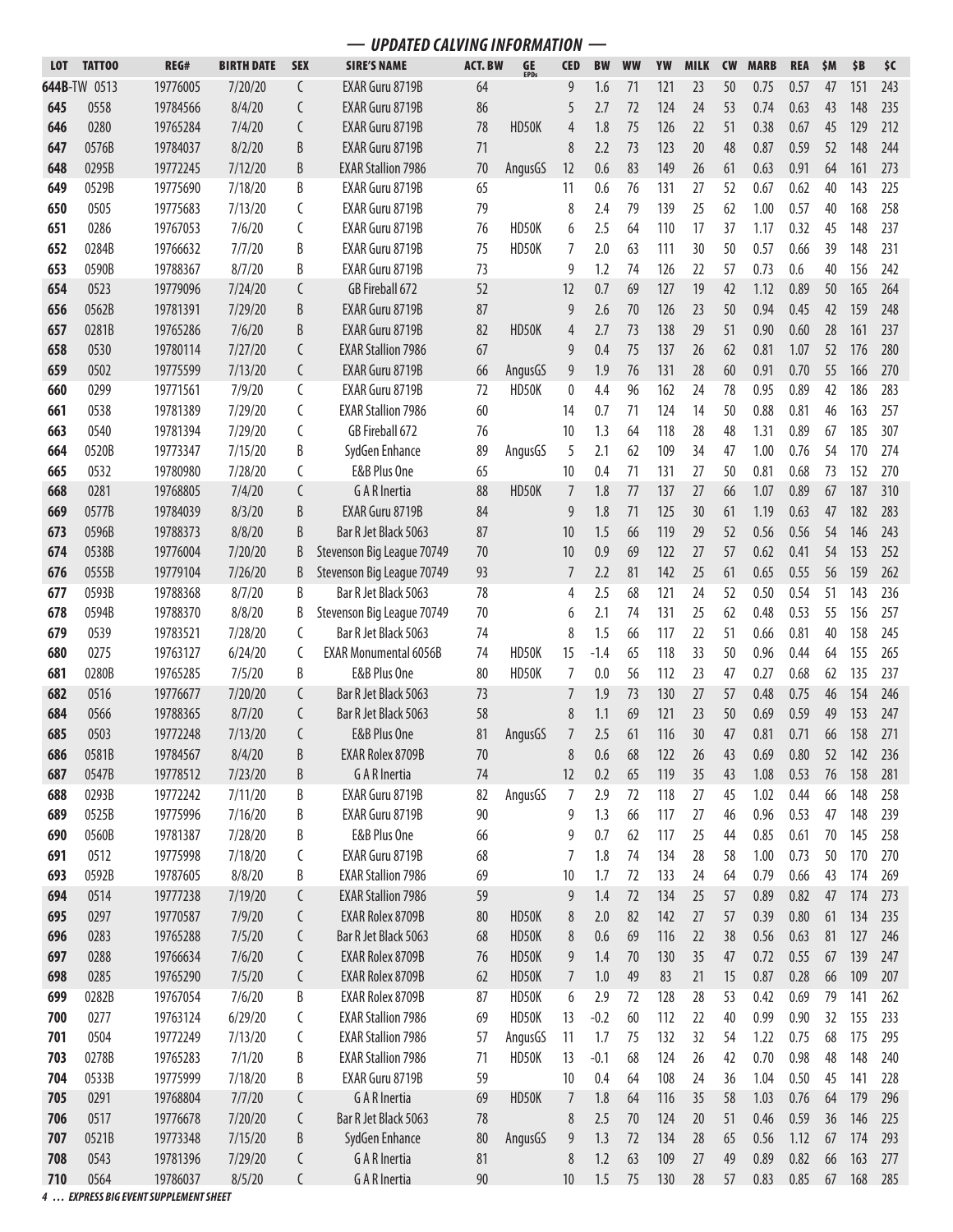|                |               |          |                   |            | <b>UPDATED CALVING INFORMATION</b> |                |                   |            | —         |           |     |             |           |             |            |     |     |     |
|----------------|---------------|----------|-------------------|------------|------------------------------------|----------------|-------------------|------------|-----------|-----------|-----|-------------|-----------|-------------|------------|-----|-----|-----|
| <b>LOT</b>     | TATT00        | REG#     | <b>BIRTH DATE</b> | <b>SEX</b> | <b>SIRE'S NAME</b>                 | <b>ACT. BW</b> | <b>GE</b><br>FPDs | <b>CED</b> | <b>BW</b> | <b>WW</b> | YW  | <b>MILK</b> | <b>CW</b> | <b>MARB</b> | <b>REA</b> | \$M | \$B | \$C |
| 712            | 0533          | 19780115 | 7/28/20           | C          | SydGen Enhance                     | 64             |                   | 11         | 0.0       | 57        | 110 | 28          | 45        | 0.80        | 0.45       | 56  | 152 | 253 |
| 713            | 0522B         | 19773349 | 7/14/20           | B          | <b>EXAR Stallion 7986</b>          | 80             | AngusGS           | 11         | 1.0       | 67        | 114 | 24          | 42        | 1.09        | 0.79       | 69  | 161 | 278 |
| 714            | 0550          | 19784030 | 7/31/20           | C          | GB Fireball 672                    | 92             |                   |            | 2.4       | 68        | 122 | 24          | 45        | 0.98        | 0.97       | 61  | 164 | 274 |
| 715            | 0289          | 19766635 | 7/6/20            | C          | <b>EXAR Guru 8719B</b>             | 77             | HD50K             | 5          | 3.1       | 75        | 134 | 23          | 60        | 1.19        | 0.51       | 53  | 184 | 292 |
| 716            | 0575B         | 19784038 | 8/2/20            | B          | Bar R Jet Black 5063               | 68             |                   | 10         | 0.9       | 74        | 126 | 22          | 60        | 0.50        | 0.83       | 50  | 153 | 248 |
| 717            | 0290          | 19768796 | 7/6/20            | C          | G A R Inertia                      | 75             | HD50K             | 11         | $-0.1$    | 73        | 128 | 26          | 47        | 1.11        | 1.11       | 77  | 172 | 300 |
| <b>718A-TW</b> | 0552B         | 19779100 | 7/26/20           | B          | <b>EXAR Stallion 7986</b>          | 80             |                   | 15         | $-0.9$    | 66        | 123 | 29          | 49        | 0.71        | 0.79       | 53  | 152 | 250 |
|                | 718B-TW 0553B | 19779101 | 7/26/20           | B          | <b>EXAR Stallion 7986</b>          | 60             |                   | 15         | $-0.9$    | 66        | 123 | 29          | 49        | 0.71        | 0.79       | 53  | 152 | 250 |
| 719            | 0492          | 19771562 | 7/9/20            | C          | <b>EXAR Stallion 7986</b>          | 61             | HD50K             | 16         | $-1.3$    | 56        | 109 | 29          | 39        | 0.96        | 0.50       | 61  | 151 | 257 |
| 720            | 0563B         | 19781390 | 7/29/20           | B          | <b>EXAR Rolex 8709B</b>            | 86             |                   | 5          | 1.8       | 64        | 121 | 24          | 52        | 0.71        | 0.67       | 50  | 157 | 254 |
| 721            | 0279B         | 19766910 | 7/4/20            | B          | SydGen Enhance                     | 71             | HD50K             | 12         | $-1.6$    | 54        | 110 | 33          | 48        | 1.23        | 0.56       | 53  | 175 | 280 |
| 722            | 0564B         | 19781395 | 7/29/20           | B          | SydGen Enhance                     | 86             |                   | 8          | 1.1       | 66        | 125 | 25          | 54        | 0.77        | 0.43       | 63  | 160 | 271 |
| 724            | 0298          | 19771900 | 7/9/20            | C          | <b>EXAR Superior</b>               | 87             | HD50K             | -6         | 5.5       | 90        | 149 | 20          | 65        | 0.62        | 0.73       | 61  | 151 | 257 |
| 726            | 0523B         | 19773350 | 7/16/20           | B          | <b>EXAR Stallion 7986</b>          | 84             | AngusGS           | 15         | $-0.4$    | 80        | 146 | 31          | 68        | 1.08        | 0.70       | 68  | 177 | 298 |
| 727            | 0544          | 19784466 | 7/29/20           | C          | <b>EXAR Superior</b>               | 56             |                   | 8          | 1.9       | 70        | 128 | 19          | 50        | 0.92        | 0.79       | 60  | 162 | 270 |
| 729            | 0549B         | 19779102 | 7/26/20           | B          | Stevenson Big League 70749         | 95             |                   |            | 2.0       | 75        | 126 | 22          | 54        | 0.55        | 0.45       | 57  | 148 | 249 |
| 731            | 0554B         | 19779103 | 7/26/20           | B          | Bar R Jet Black 5063               | 77             |                   | 4          | 2.2       | 71        | 127 | 22          | 61        | 0.44        | 0.76       | 39  | 160 | 247 |
| 732            | 0527B         | 19776000 | 7/18/20           | B          | <b>EXAR Rolex 8709B</b>            | 89             |                   | 4          | 1.0       | 67        | 119 | 29          | 54        | 0.64        | 0.67       | 55  | 151 | 251 |
| 735            | 0284          | 19765289 | 7/5/20            | C          | E&B Plus One                       | 76             | HD50K             | 5          | 2.6       | 76        | 135 | 26          | 66        | 0.21        | 1.04       | 56  | 151 | 252 |
| 737            | 0497          | 19772250 | 7/12/20           | C          | S&R Roundtable J328                | 69             | AngusGS           | 6          | 3.8       | 65        | 107 | 27          | 48        | 0.37        | 0.57       | 54  | 133 | 227 |
| 739            | 0556B         | 19780111 | 7/27/20           | B          | Conley Express 7211                | 108            |                   | -6         | 5.4       | 55        | 91  | 17          | 27        | 0.46        | 0.28       | 15  | 118 | 168 |
| 741            | 0490          | 19770992 | 7/10/20           | C          | <b>EXAR Rolex 8709B</b>            | 81             | HD50K             |            | 2.8       | 72        | 135 | 23          | 61        | 0.36        | 1.00       | 31  | 161 | 240 |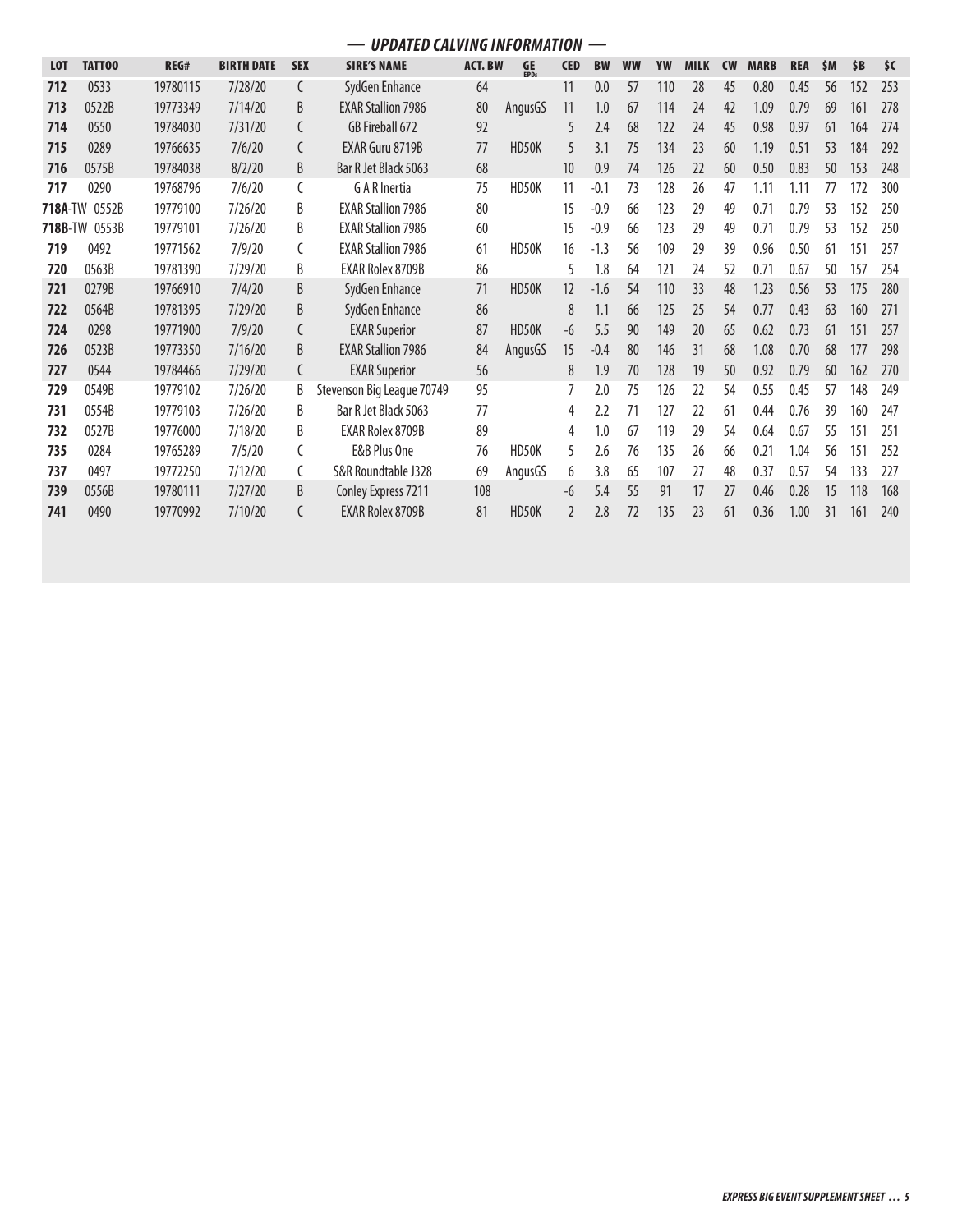| LOT.       | <b>LOCATION</b> | <b>LOT</b> | <b>LOCATION</b> | <b>LOT</b>    | <b>LOCATION LOT</b> |             | <b>LOCATION</b> | <b>LOT</b> | <b>LOCATION</b>    | LOT    | <b>LOCATION</b> | <b>LOT</b>  | <b>LOCATION</b>   | <b>LOT</b> | <b>LOCATION</b> | <b>LOT</b> | <b>LOCATION</b> |         | LOT LOCATION    | <b>LOT</b> | <b>LOCATION</b> |
|------------|-----------------|------------|-----------------|---------------|---------------------|-------------|-----------------|------------|--------------------|--------|-----------------|-------------|-------------------|------------|-----------------|------------|-----------------|---------|-----------------|------------|-----------------|
|            | TENT            | 51A        | ANX             | 101           | SB                  | 201A        | Run 5           | 301        | Pen 11             | 330    | Pen 15          | 516         | 28                | 562        | PIVOT           | 594        | 35              | 652     | HL2             | 712        | HL3             |
| 2          | TENT            | 51B        | ANX             | 102           | SB                  | 201B        | Run 5           | 301A       | Pen 11             | 330A   | Pen 15          | 517         | 28                | 562A       | <b>PIVOT</b>    | 595        | HL1             | 653     | HL <sub>2</sub> | 713        | D8              |
| 3          | D1              | 52A        | ANX             | 103           | SB                  | 202         | Run 5           | 302        | Pen 11             | 331    | Pen 15          | 518         | 28                | 563        | <b>PIVOT</b>    | 596        | -35             | 654     | HL <sub>2</sub> | 714        | HL3             |
| 4          | D1              | 52B        | ANX             | 104           | SB                  | 203         | Run 5           | 302A       | Pen 11             | 331A   | Pen 15          | 519         | 29                | 563A       | <b>PIVOT</b>    | 597        | HL1             | 655     | 35              | 715        | HL3             |
|            | TENT            | 53         | TENT            | 105           | SB                  | 204         | Run 5           | 303        | Pen 11             | 332    | Pen 15          | 520         | 29                | 564        | <b>PIVOT</b>    | 598        | HL1             | 656     | HL2             | 716        | HL3             |
|            | TENT            | 54         | <b>TENT</b>     | 106           | SB                  | 205         | Run 5           | 303A       | Pen 11             | 332A   | Pen 15          | 521         | 29                | 564A       | <b>PIVOT</b>    | 599        | HL1             | 657     | HL <sub>2</sub> | 717        | HL3             |
| 7          | D <sub>1</sub>  | 55.        | TENT            | 107           | SB                  | 206         | Run 5           | 304        | Pen 11             | 333    | Pen 15          | 522         | 29                | 565        | <b>PIVOT</b>    | 600        | -35             | 658     | HL <sub>2</sub> | 718        | HL3             |
| 8          | D1              | 56         | TENT            | 108           | SB                  | 207         | Run 5           | 304A       | Pen 11             | 333A   | Pen 15          | 523         | 29                | 565A       | <b>PIVOT</b>    | 601        | HL1             | 659     | HL3             | 719        | HL <sub>1</sub> |
| 9          | D1              | 57         | TENT            | 109           | SB                  | 208         | Run 5           | 305        | Pen 11             | 334    | Pen 15          | 524         | 29                | 566        | <b>PIVOT</b>    | 602        | HL1             | 660     | HL <sub>1</sub> | 720        | HL3             |
| 10         | TENT            | <b>58A</b> | D2              | 110           | SB                  | 209         | Run 6           | 305A       | Pen 11             | 334A   | Pen 15          | 525         | 29                | 566A       | <b>PIVOT</b>    | 603        | HL <sub>1</sub> | 661     | HL3             | 721        | HL3             |
| 10A        | TENT            | 58B        | D <sub>2</sub>  | 111           | SB                  | 210         | Run 6           | 306        | Pen 12             | 335    | Pen 15          | 526         | 29                | 567        | <b>PIVOT</b>    | 604        | D9              | 662     | 35              | 722        | HL3             |
| 11         | D1              | 58C        | D2              | 112           | SB                  | 211         | 0UT             | 306A       | Pen 12             | 335A   | Pen 15          | 527         | 30                | 567A       | <b>PIVOT</b>    | 605        | D9              | 663     | HL3             | 723        | 35              |
| 12         | <b>TENT</b>     | 59         | D3              | 113           | SB                  | 212         | Run 6           | 307        | Pen 12             | 336    | Pen 15          | 528         | 30                | 568        | <b>PIVOT</b>    | 606        | 0UT             | 664     | HL3             | 724        | HL3             |
| 12A        | TENT            | 60         | D3              | 114           | SB                  | 213         | Run 6           | 307A       | Pen 12             | 336A   | Pen 15          | 529         | 30                | 568A       | <b>PIVOT</b>    | 607        | HL1             | 665     | HL3             | 725        | 35              |
| 13         | ANX             | 61         | D3              | 115           | SB                  | 214         | Run 6           | 308        | Pen 12             | 337    | Pen 15          | 530         | 30                | 569        | <b>PIVOT</b>    | 608        | 35              | 666     | 35              | 726        | HL3             |
| 14         | ANX             | 62         | D <sub>2</sub>  | 116           | SB                  | 215         | Run 6           | 308A       | Pen 12             | 337A   | Pen 15          | 531         | 0UT               | 569A       | <b>PIVOT</b>    | 609        | D9              | 667     | 0UT             | 727        | HL3             |
| 15         | ANX             | 63         | D3              | 117           | SB                  | 216         | Run 6           | 309        | Pen 12             | 338    | Pen 15          | 532         | 30                | 570        | <b>PIVOT</b>    | 610        | D9              | 668     | D7              | 728        | HL3             |
| 16         | ANX             | 64         | D <sub>2</sub>  | 118           | SB                  | 217         | Run 6           | 309A       | Pen 12             | 338A   | Pen 15          | 533         | 30                | 570A       | <b>PIVOT</b>    | 611        | HL2             | 669     | D8              | 729        | D8              |
| 17A        | D4              | 65         | D <sub>2</sub>  | 119           | SB                  | 218         | Run 6           | 310        | Pen 12             | 339    | Pen 15          | 534         | 30                | 571        | <b>PIVOT</b>    | 612        | HL2             | 670     | 35              | 730        | HL3             |
| 17B        | D4              | 66         | D <sub>2</sub>  | <b>120</b>    | SB                  | 219         | Run 6           | 310A       | Pen 12             | 339A   | Pen 15          | 535         | 31                | 571A       | <b>PIVOT</b>    | 613        | D7              | 671     | 35              | 731        | D8              |
| 17C        | D4              | 67         | D3              | 121           | SB                  | 220         | Pen 9           | 311        | Pen 13             | 340    | Pen 15          | 536         | 31                | 572        | <b>PIVOT</b>    | 614        | D7              | 672     | 0UT             | 732        | D11             |
| 18         | D4              | 68         | D2              | 122           | SB                  | 221         | Pen 9           | 311A       | Pen 13             | 340A   | Pen 15          | 537         | 31                | 572A       | <b>PIVOT</b>    | 615        | D7              | 673     | D8              | 733        | D <sub>12</sub> |
| 19         | D <sub>4</sub>  | 69         | D <sub>2</sub>  | 123           | SB                  | 222         | Pen 9           | 312        | Pen 13             | 341    | Pen 15          | 538         | 31                | 573        | <b>PIVOT</b>    | 616        | HL2             | 674     | HL3             | 734        | D <sub>12</sub> |
| 20         | D4              | 70         | D <sub>2</sub>  | 124           | SB                  | 223         | Pen 9           | 312A       | Pen 13             | 341A   | Pen 15          | 539         | 31                | 573A       | <b>PIVOT</b>    | 617        | HL1             | 675     | 35              | 735        | D <sub>12</sub> |
| 21         | D4              | 71         | D <sub>2</sub>  | 125           | <b>TENT</b>         | 224         | Pen 9           | 313        | Pen 13             | 342    | Pen 15          | 540         | 31                | 574        | <b>PIVOT</b>    | 618        | 35              | 676     | D8              | 736        | D <sub>12</sub> |
| 22         | TENT            | 72.        | D <sub>2</sub>  | 126           | SB                  | 225         | ANX             | 313A       | Pen 13             | 342A   | Pen 15          | 541         | 31                | 574A       | <b>PIVOT</b>    | 619        | HL2             | 677     | D8              | 737        | D <sub>12</sub> |
| 22A        | TENT            | 73         | D <sub>2</sub>  | 127           | SB                  | 226         | Pen 9           | 314        | Pen 13             | 343    | Pen 16          | 542         | 31                | 575        | <b>PIVOT</b>    | 620        | HL2             | 678     | 35              | 738        | D12             |
| 25         | D <sub>5</sub>  | 74         | D <sub>2</sub>  | 128           | <b>TENT</b>         | 227         | Pen 9           | 314A       | Pen 13             | 343A   | Pen 16          | 543         | 32                | 575A       | <b>PIVOT</b>    | 621        | 35              | 679     | HL3             | 739        | D <sub>12</sub> |
| 26         | D <sub>5</sub>  | 75         | D <sub>2</sub>  | 129           | <b>TENT</b>         | 228         | Pen 9           | 315        | Pen 13             | 344    | Pen 16          | 544         | 32                | 575        | 0UT             | 622        | HL <sub>2</sub> | 680     | D9              | 740        | D <sub>12</sub> |
| 27         | D <sub>5</sub>  | 76         | D <sub>2</sub>  | <b>130</b>    | <b>TENT</b>         | 229         | Pen 9           | 315A       | Pen 13             | 344A   | Pen 16          | 545         | 32                | 575A       | 0UT             | 623        | HL2             | 681     | D9              | 741        | D <sub>12</sub> |
| <b>28A</b> | <b>OUT</b>      | 77         | D <sub>2</sub>  | 131           | <b>TENT</b>         | <b>230A</b> | Pen 9           | 316        | Pen 13             | 345    | Pen 16          | 546         | 32                | 576        | <b>PIVOT</b>    | 624        | HL1             | 682     | D9              | 742        | D <sub>12</sub> |
| 28B        | <b>OUT</b>      | 78         | D <sub>2</sub>  | <b>132</b>    | SB                  | 230B        | Pen 9           | 316A       | Pen 13             | 345A   | Pen 16          | 547         | 32                | 576A       | <b>PIVOT</b>    | 625        | HL1             | 684     | D10             |            |                 |
| 29B        | D <sub>5</sub>  | 79         | Run 1           | 133           | SB                  | 231         | Run 7           | 317        | Pen 14             | 346    | Pen 16          | 548         | 32                | 577        | <b>PIVOT</b>    | 626        | HL2             | 685     | D <sub>10</sub> |            |                 |
| 30         | D <sub>5</sub>  | 80         | Run 1           | 134           | SB                  | 232         | Run 7           | 317A       | Pen 14             | 346A   | Pen 16          | 549         | 32                | 577A       | <b>PIVOT</b>    | 627        | HL2             | 686     | D <sub>10</sub> |            |                 |
| 31         | D <sub>5</sub>  | 81         | Run 1           | 135           | SB                  | 233         | Run 7           | 318        | Pen 14             | 347    | Pen 16          | 550         | <b>PIVOT</b>      | 578        | <b>PIVOT</b>    | 628        | HL <sub>2</sub> | 687     | D <sub>10</sub> |            |                 |
| 32         | <b>TENT</b>     | 82         | Run 1           | 136           | SB                  | 234         | Run 7           | 318A       | Pen 14             | 347A   | Pen 16          | 550A        | PIVOT             | 578A       | <b>PIVOT</b>    | 629        | D9              | 688     | D <sub>10</sub> |            |                 |
| 33         | <b>TENT</b>     | 83         | Run 1           | 137 SB        |                     |             | 235 Run 7       |            | 319 Pen 14         | 348    | Pen 16          |             | <b>551 PIVOT</b>  | 579        | <b>PIVOT</b>    | 630 D7     |                 |         | 689 D10         |            |                 |
| 33A        | D <sub>1</sub>  | 84         | Run 1           | 138 SB        |                     | 236         | Run 7           |            | <b>319A</b> Pen 14 | 348A   | Pen 16          |             | <b>551A PIVOT</b> | 579A       | <b>PIVOT</b>    | 631 35     |                 |         | 690 D10         |            |                 |
| 34         | D <sub>1</sub>  | 85         | Run 1           | 139 SB        |                     | 237         | Run 7           |            | <b>320</b> Pen 14  | 349    | Pen 16          |             | <b>552 PIVOT</b>  | 580        | <b>PIVOT</b>    |            | 632 HL2         |         | 691 D10         |            |                 |
| 35         | D <sub>1</sub>  | 86         | Run 1           | 140 SB        |                     | 238         | Run 7           |            | <b>320A</b> Pen 14 | 349A   | Pen 16          |             | 552A PIVOT        | 580A       | <b>PIVOT</b>    | 633 35     |                 | 692 HL1 |                 |            |                 |
| 36         | D <sub>1</sub>  | 87A        | Run 1           | 141 SB        |                     | 239         | Run 7           |            | <b>321</b> Pen 14  | 350    | Pen 16          |             | <b>553 PIVOT</b>  | 581        | <b>PIVOT</b>    |            | 634 HL2         | 693 HL1 |                 |            |                 |
| 37         | D <sub>1</sub>  | 87B        | Run 1           | 142 SB        |                     | 240         | Run 8           | 321A       | Pen 14             | 350A   | Pen 16          |             | 553A PIVOT        | 581A       | <b>PIVOT</b>    |            | 635 OUT         | 694 HL1 |                 |            |                 |
| 38         | D <sub>1</sub>  | 88         | <b>TENT</b>     | 143 SB        |                     | 241         | Run 8           | 322        | Pen 14             | 500    | ANX             |             | <b>554 PIVOT</b>  | 582        | <b>PIVOT</b>    |            | 636 HL1         | 695 HL3 |                 |            |                 |
| 39         | D <sub>1</sub>  | 89A        | Run 2           | <b>144</b> SB |                     | 242         | Run 8           | 322A       | Pen 14             | 501    | ANX             |             | 554A PIVOT        | 582A       | <b>PIVOT</b>    |            | 637 HL1         |         | 696 HL3         |            |                 |
| 40         | D <sub>1</sub>  | 89B        | Run 2           | <b>145</b> SB |                     | 243         | Run 8           | 323        | Pen 14             | 502    | 27              | 555         | PIVOT             | 583        | <b>PIVOT</b>    |            | 638 HL1         |         | 697 D10         |            |                 |
| 41         | D <sub>1</sub>  | 90         | Run 2           | <b>146</b> SB |                     | 244         | Run 8           | 323A       | Pen 14             | 503    | 27              |             | 555A PIVOT        | 583A       | <b>PIVOT</b>    |            | 639 HL1         | 698     | D11             |            |                 |
| 42         | D <sub>1</sub>  | 91         | Run 2           | 147 SB        |                     | 245         | Run 8           | 324        | Pen 14             | 504    | 27              |             | <b>556 PIVOT</b>  | 584        | <b>PIVOT</b>    |            | 640 HL2         |         | 699 D11         |            |                 |
| 43         | D <sub>1</sub>  | 92A        | Run 2           | <b>148</b> SB |                     | 246         | Run 8           | 324A       | Pen 14             | 505    | 27              |             | 556A PIVOT        | 584A       | <b>PIVOT</b>    |            | 641 HL2         |         | 700 D11         |            |                 |
| 44         | D <sub>1</sub>  | 92B        | Run 2           | 149 SB        |                     | 247         | Run 8           | 325        | Pen 14             | 506    | 27              | 557         | PIVOT             | 585        | <b>PIVOT</b>    | 642        | HL2             |         | 701 D11         |            |                 |
| 45         | D <sub>1</sub>  |            | 92C Run 2       | 150 SB        |                     | 248         | Run 8           |            | <b>325A</b> Pen 14 | 507    | 27              |             | 557A PIVOT        | 585A       | <b>PIVOT</b>    | 643        | -35             |         | 703 D11         |            |                 |
| 46         | D <sub>1</sub>  | 93         | Run 3           | 151 SB        |                     | 249         | Pen 10          |            | <b>326</b> Pen 14  | 508    | 27              | 558         | PIVOT             | 586        | D7              | 644        | HL2             | 704 HL3 |                 |            |                 |
| 47 A       | ANX             |            | <b>94</b> Run 3 | 152 SB        |                     | 250         | Pen 10          | 326A       | Pen 14             | 509    | 27              | 558A        | <b>PIVOT</b>      | 587        | D7              | 645        | HL2             | 705 D8  |                 |            |                 |
| 47B        | ANX             |            | <b>95</b> Run 3 | 153 SB        |                     | 251         | Pen 10          | 327        | Pen 14             | 510    | 28              | 559         | <b>PIVOT</b>      | 588        | 0UT             |            | 646 HL2         | 706 D8  |                 |            |                 |
| 47C        | ANX             |            | <b>96</b> Run 3 | <b>154 SB</b> |                     | 252         | Pen 10          | 327A       | Pen 14             | 511    | 28              | 559A        | PIVOT             | 589        | D7              |            | 647 HL2         | 707 D8  |                 |            |                 |
| 47D        | ANX             |            | <b>97</b> Run 3 | <b>155</b> SB |                     | 253         | Pen 10          | 328        | Pen 14             | 512    | 28              | 560         | PIVOT             | 590        | D7              | 648        | HL2             | 708 HL3 |                 |            |                 |
| 48         | ANX             | 98         | Run 3           | <b>156</b> SB |                     | 254         | Pen 10          | 328A       | Pen 14             | 513    | 28              | <b>560A</b> | PIVOT             | 591        | D7              | 649        | HL1             | 709 HL3 |                 |            |                 |
| 49         | ANX             | 99A        | Run 3           | 157 SB        |                     | 255         | Pen 10          | 329        | Pen 15             | 514    | 28              | 561         | PIVOT             | 592        | HL1             |            | 650 HL1         | 710 HL3 |                 |            |                 |
| 50         | ANX             | 99B        | Run 3           | 158 SB        |                     | 256         | Pen 10          |            | <b>329A</b> Pen 15 | 515 28 |                 |             | 561A PIVOT        | 593        | D9              |            | 651 HL2         | 711 35  |                 |            |                 |

*— LOT FINDER —*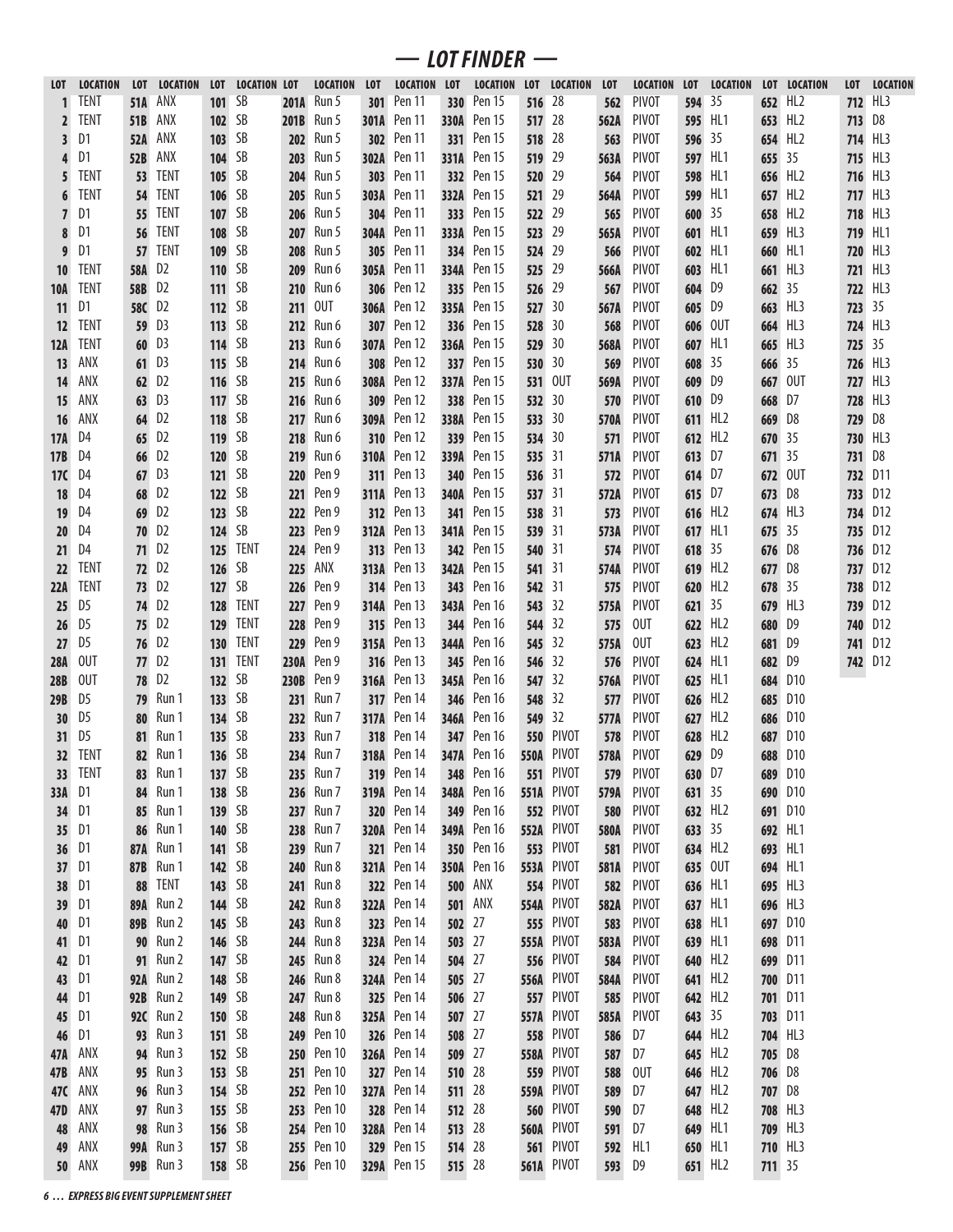